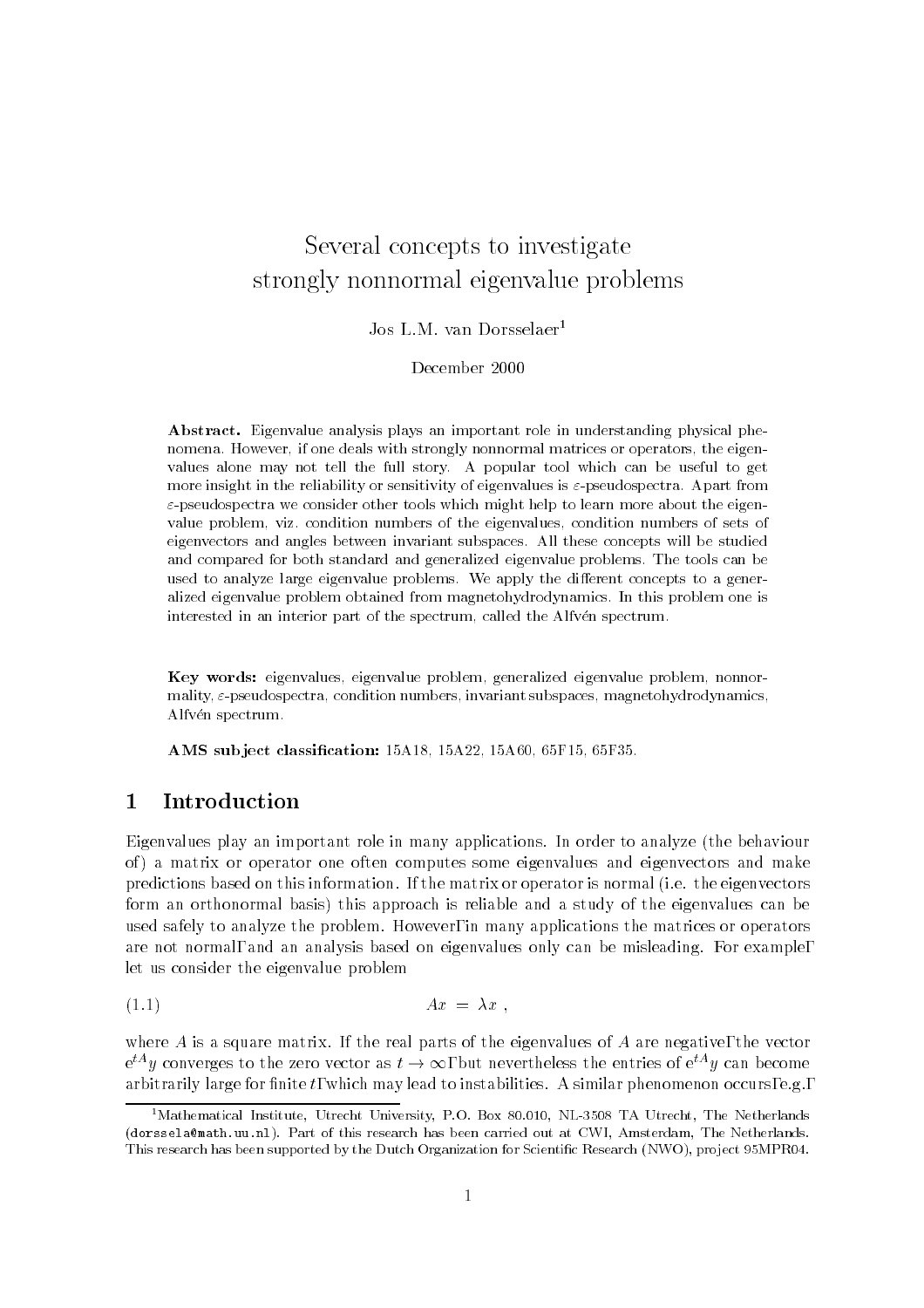in problems from fluid dynamics, see, e.g.,  $[27, 29]$ ; this behaviour may show why an analysis based on eigenvalues only cannot explain observations obtained from laboratory experiments.

In this paper we will study and compare several tools which may be helpful for understanding the behaviour of matrices. One of the most popular tools used nowadays is  $\varepsilon$ -pseudospectra, studied extensively by Trefethen and others since 1990 (see, e.g., [26]). The  $\varepsilon$ -pseudospectra of A indicate how the eigenvalues of A may change if A is perturbed by a matrix E of which the norm is at most  $\varepsilon$ . Knowledge about the  $\varepsilon$ -pseudospectra may help, e.g., to understand the behaviour of  $e^{tA}y$  better, as well as other processes involving A. Moreover,  $\varepsilon$ -pseudospectra may also give some insight in the accuracy of numerically computed eigenvalues. However in applications it may happen that one is only interested in a few eigenvalues and eigenvectors of A. In such a situation it may be useful to consider  $\varepsilon$ -pseudospectra of A restricted to the space spanned by these eigenvectors. For example, if y is in such a subspace, the  $\varepsilon$ -pseudospectra restricted to that space may give better estimates for  $e^{tA}y$  than the  $\varepsilon$ pseudospectra of A (see Section 3.3). Moreover, the computation of  $\varepsilon$ -pseudospectra may be very time consuming if A is a large matrix and the computation of the  $\varepsilon$ -pseudospectra of A restricted to a small subspace is much cheaper in that case. In this paper we study both  $\varepsilon$ -pseudospectra of A as well as  $\varepsilon$ -pseudospectra restricted to so-called invariant subspaces, and we also compare these sets.

Apart from  $\varepsilon$ -pseudospectra we also consider various condition numbers related to A. The condition number of an eigenvalue, introduced by Wilkinson [30] in 1965, measures how much this eigenvalue may change under small perturbations of  $A$ . It is obvious that there is a relation between these condition numbers and  $\varepsilon$ -pseudospectra, and we will discuss this in more detail. If the condition number of an eigenvalue is very large, it may be difficult or even impossible to compute such an eigenvalue accurately by numerical methods. This is another reason to be suspicious about the use of eigenvalues in such situations. Apart from the condition numbers of eigenvalues, we also study the condition number of a set of eigenvectors. This condition number can be used to investigate whether the eigenvectors from such a set make small angles with each other. Furthermore it can be used as well to estimate  $\mathrm{e}^{-\epsilon}y$  for  $y$  in the subspace spanned by those eigenvectors. The condition number of a set of eigenvectors does not give any information about the relation to other eigenvectors. In order to investigate whether two subspaces spanned by eigenvectors are close to each other or not, we also compute the angle between these subspaces.

Apart from the eigenvalue problem (1.1) also generalized eigenvalue problems of the form

$$
(1.2)\quad \ \ \, Ax\ =\ \lambda Bx
$$

occur in applications; here A and B are two square matrices. The matrix B may be singular, and in that case the (mathematical) properties of  $(1.1)$  and  $(1.2)$  may be different in nature. The concepts mentioned above for the standard eigenvalue problem can be generalized to  $(1.2)$ , and we will study these generalizations in this paper as well. If B is nonsingular,  $(1.2)$ is equivalent to the standard eigenvalue problem

$$
(1.3) \t\t\t B^{-1}Ax = \lambda x.
$$

Although the eigenvalues and eigenvectors of  $(1.2)$  and  $(1.3)$  are the same, this does not hold for the  $\varepsilon$ -pseudospectra and the condition numbers of the eigenvalues. The difference can be large and we will analyze this also in the paper. In our application from magnetohydrodynamics (see Section 5) we indeed will see that the difference is large. The formulation  $(1.3)$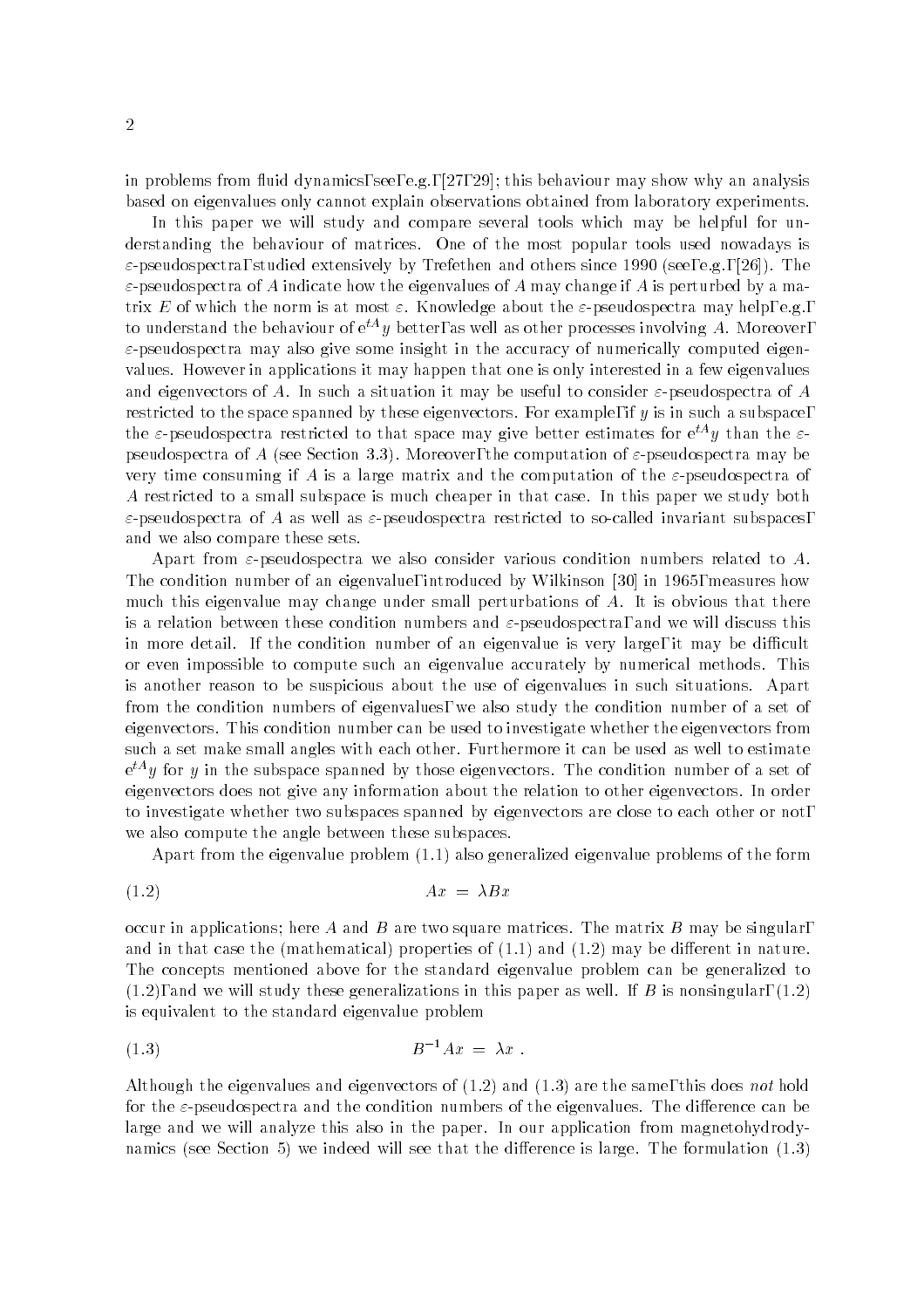has the advantage that one can use the theory related to (1.1), which is more developed than the theory of matrix pencils (1.2). The condition number of a set of eigenvectors and the angle between two subspaces spanned by eigenvectors are the same for both formulations (1.2) and (1.3), because these numbers depend only on the underlying eigenvectors.

We will also comment on the computational work and implementation aspects of the different tools studied in this paper. The matrices  $A$  and  $B$  are assumed to be large, so the computation of eigenvalues, eigenvectors etc. is not trivial. The determination of  $\varepsilon$ pseudospectra is the most expensive task, and we consider this issue in Section 3.4. The computation of condition numbers and angles between subspaces will be discussed in the sections where they are introduced. If some eigenvalues and the corresponding eigenvectors are known, the condition numbers of a set of eigenvectors and angles between subspaces can be computed relatively cheaply (compared to the computation of eigenvalues and eigenvectors). In order to compute the condition number of an eigenvalue, one also has to determine the corresponding left eigenvector as well (left eigenvectors are dened in Section 2).

All concepts discussed in this paper are applied to a problem in magnetohydrodynamics, taken from [14]; this problem is of the form  $(1.2)$  with a nonsingular matrix B. As in [14] we consider only a part of the eigenvalues, the so-called Alfvén spectrum. It turns out that both the  $\varepsilon$ -pseudospectra and the condition numbers of the eigenvalues depend strongly on the choice of the formulation of the eigenvalue problem  $((1.2)$  or  $(1.3)$ ). In fact the  $\varepsilon$ -pseudospectra related to (1.2) are so large that even perturbations of order  $10^{-12}$  on the matrices  $A$  and  $B$  may change the spectrum completely. Perturbations of the same order have a less dramatic effect on  $B^{-1}A$ . A similar behaviour is observed for the condition numbers of the eigenvalues. The  $\varepsilon$ -pseudospectra restricted to invariant subspaces are much smaller than the  $\varepsilon$ -pseudospectra for the whole problem in this application, and the same holds for the condition numbers of the eigenvectors from these subspaces.

The paper is organized as follows. In Section 2 we introduce some notation, definitions and present some facts from (numerical) linear algebra. The computation of a few eigenvalues and eigenvectors is also treated in that section.  $\varepsilon$ -Pseudospectra is the topic of Section 3: the  $\varepsilon$ -pseudospectrum of a matrix A is defined in Section 3.1, and  $\varepsilon$ -pseudospectra related to generalized eigenvalue problems  $(1.2)$  is treated in Section 3.2. Restrictions of  $\varepsilon$ -pseudospectra to invariant subspaces is discussed in Section 3.3, and Section 3.4 deals with the computation of  $\varepsilon$ -pseudospectra. Condition numbers of eigenvalues and sets of eigenvectors are treated in Sections 4.1 and 4.2, respectively. The angles between invariant subspaces are considered in Section 4.3. The application of all these concepts can be found in Section 5: a formulation of the problem is given in Section 5.1, Section 5.2 deals with the  $\varepsilon$ -pseudospectra of the problem. and the other tools are considered in Section 5.3. The main conclusions of the paper can be found in Section 6.

# 2 Preliminaries and notation

In this section we present some theory from (numerical) linear algebra and introduce some relevant notation.

The matrices A and B are N  $\times$  N matrices with complex entries and the pair  $(A, B)$  is called a *matrix pencil*. For singular matrices  $B$  the (mathematical) properties of the eigenvalue problem (1.2) may differ significantly from (1.1). For example, if there is a vector  $x \neq 0$  such that  $Ax = Bx = 0$  then (1.2) is satisfied for any  $\lambda \in \mathbb{C}$ . In that situation it does not make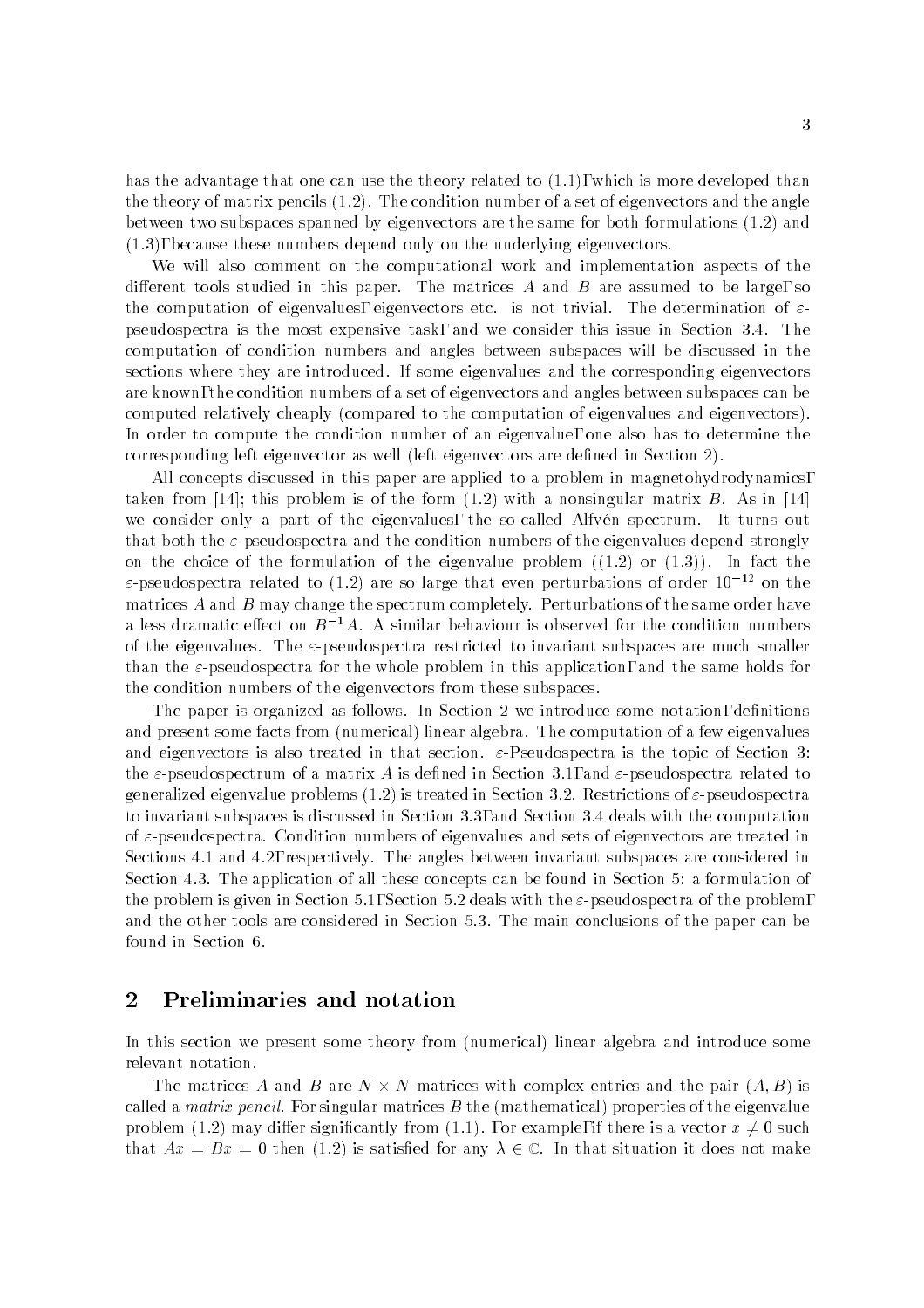sense to study (the sensitivity of ) eigenvalues of the matrix pencil and in this paper we assume that the determinant of  $A - zB$  as a function of z is not identically zero, so that (1.2) has at most N eigenvalues. In order to understand  $(1.2)$  better for singular B it is useful to write the eigenvalue problem as follows (cf., e.g., [24]):

$$
\beta Ax = \alpha Bx \ ,
$$

with  $\alpha, \beta \in \mathbb{C}$ . The pair  $\langle \alpha, \beta \rangle$  is called an eigenvalue of this pencil, and  $\lambda = \alpha/\beta$  if  $\beta \neq 0$ . The pair  $\alpha$  and  $\beta$  in (2.1) is not unique. If B is singular then  $\langle \alpha, \beta \rangle = \langle 1, 0 \rangle$  is an eigenvalue of (2.1) which corresponds to the infinite eigenvalue of (1.2) ( $\lambda = \infty$ ). In (2.1) finite and infinite eigenvalues are treated equally, and this formulation has also the advantage that it does not discriminate between A and B.

The identity matrix is denoted by  $I$ . For an arbitrary (possibly rectangular) matrix  $C$ we denote its transpose by  $C^+$  and its (Hermitian) adjoint by  $C^+$ ; these matrices are the same if all entries of C are real. The eigenvalues of (1.1) or (1.2) are denoted by  $\lambda_j$ , and the eigenvectors by  $x_i$  (it will be clear from the context to which eigenvalue problem we refer); the set of all eigenvalues of  $(1.1)$  or  $(1.2)$  is called the *spectrum* of A or  $(A, B)$ . Apart from the eigenvectors  $x_j$  we also consider the *left eigenvectors*  $y_j \neq 0$  given by

$$
(2.2) \t\t y_j^* A = y_j^* \lambda_j
$$

corresponding to the standard eigenvalue problem (1.1), or

$$
(2.3) \t\t\t y_j^* A = y_j^* B \lambda_j
$$

(related to  $(1.2)$ ). In connection with left eigenvectors, the vectors  $x_j$  are sometimes called right eigenvectors. If we take the transpose of the equations (2.2) and (2.3) we see that  $\overline{y_j}$ (the complex conjugate of  $y_j$ ) is the right eigenvector corresponding to  $\lambda_j$  of  $A^+$  or  $(A^+, B^+)$ , respectively.

In the following we have  $u \in \mathbb{C}^{\ell}$  and C is a (possibly rectangular) matrix with  $\ell$  columns. so that  $Cu$  exists. The (Euclidean) norm of  $u$  is denoted by  $\|u\|$   $(=\sqrt{u^*u})$  and

$$
||C|| = \max{||Cu|| : u \in \mathbb{C}^{\ell} \text{ and } ||u|| = 1}
$$

is the (spectral) norm of  $C$ . At a few places in the paper we consider other norms as well. Other numbers associated to matrices are the singular values (see, e.g., [13, Section 2]): these numbers are real and nonnegative and we denote the smallest and largest singular value of C by  $\sigma_{\min}(C)$  and  $\sigma_{\max}(C)$ , respectively. One has  $\sigma_{\max}(C) = ||C||$  and for square matrices  $\sigma_{\min}(C)$  satisfies the following important equality:

(2.4) 
$$
\sigma_{\min}(C) = \min \{ ||Cu|| : u \in \mathbb{C}^{\ell} \text{ and } ||u|| = 1 \} .
$$

For a square nonsingular matrix  $C$  we define the *condition number* of  $C$  as

(2.5) 
$$
\kappa(C) = ||C|| \cdot ||C^{-1}|| \quad (=\sigma_{\max}(C)/\sigma_{\min}(C)) .
$$

In the remainder of this paper  $Q_k$  and  $Z_k$  are  $N \times k$  matrices of which the columns are orthonormal (i.e.  $Q_k^*Q_k = Z_k^*Z_k = I_k$  (the  $k \times k$  identity matrix)), and  $R_k,$   $S_k$  and  $T_k$  are  $k \times k$  matrices. If either

$$
(2.6) \t\t AQ_k = Q_k R_k
$$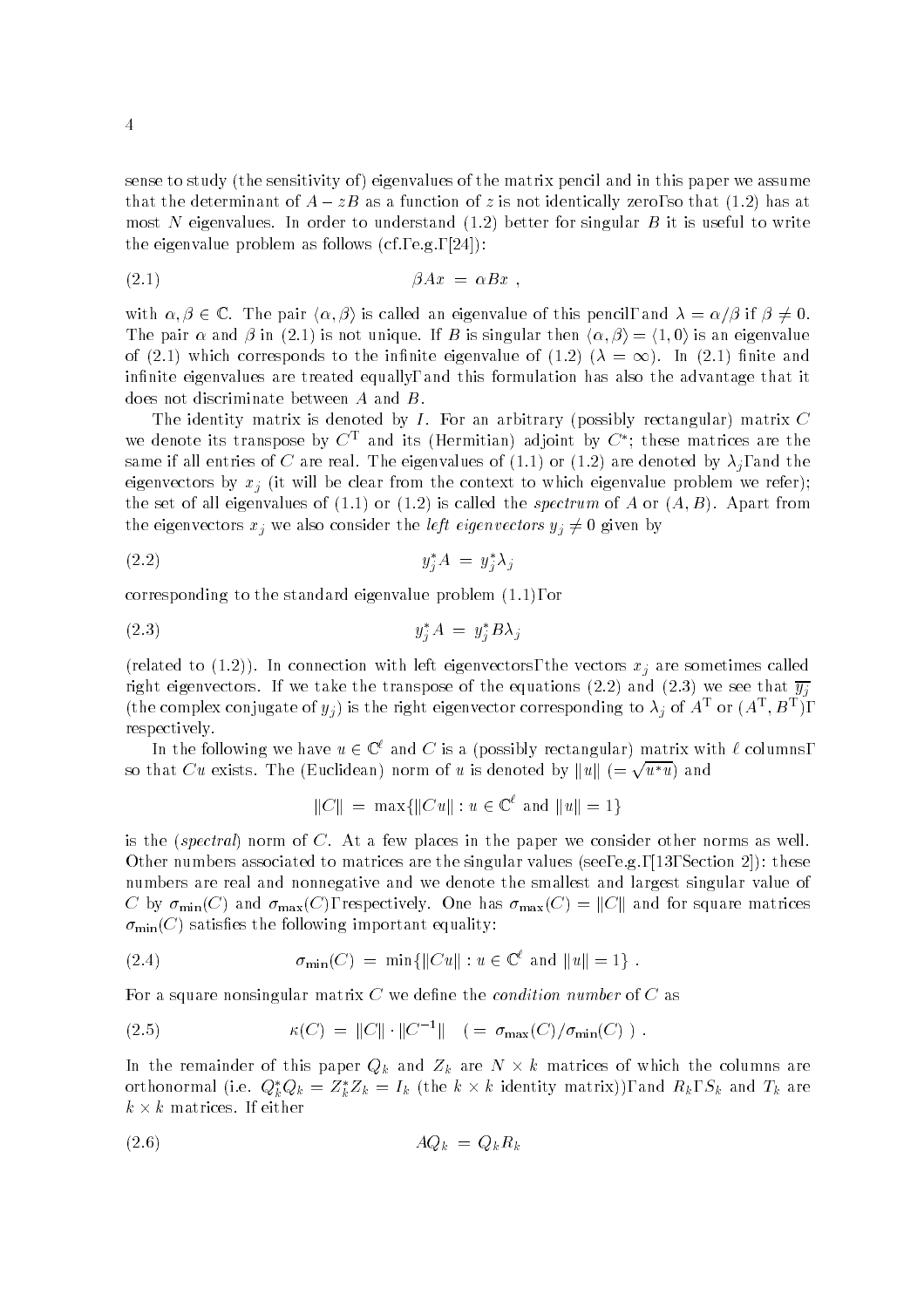or

are satisfied, then span ${Q_k}$  is called an *invariant subspace* of A (if (2.6) is satisfied) or the matrix pencil  $(A, B)$  (if (2.7) is satisfied), respectively. The canonical example of an invariant subspace is a space spanned by some eigenvectors, so invariant subspaces can be seen as a generalization of eigenvectors. In the literature  $(cf., e.g., [10])$  the characterizations  $(2.6)$ and (2.7) are sometimes called *partial Schur forms* if the matrices  $R_k$ ,  $S_k$  and  $T_k$  are upper triangular. One can always determine an orthonormal basis  $Q_k$  of an invariant subspace in such a way that the matrices  $R_k$  or  $S_k$  and  $T_k$  are upper triangular.

We conclude this section with mentioning some numerical methods for computing (a few) eigenvalues and eigenvectors of  $(1.1)$  or  $(1.2)$ . If N is small, the QR method (see, e.g., [13]) can be used to compute the eigenvalues of (1.1), and for the generalized eigenvalue problem  $(1.2)$  the QZ method (see, e.g., [13]) may be applied to compute the spectrum of  $(1.2)$ . A nice overview of eigenvalue methods for large matrices, with guidelines how to choose a method which may satisfy the needs of the user and pointers to software, can be found in [1]. In our experiments described in Section 5 we have computed some eigenvalues and eigenvectors of (1.2) with the Jacobi-Davidson QZ (JDQZ) method which has been developed by Fokkema, Sleijpen and Van der Vorst [10]. We briefly discuss some ingredients of this method. The user has to prescribe a target  $\tau \in \mathbb{C}$ , and the JDQZ method tries to compute a partial generalized Schur form (2.7) with  $S_k$  and  $T_k$  upper triangular in such a way that the eigenvalues of  $(S_k, T_k)$ are the k eigenvalues of  $(A, B)$  which are as close to  $\tau$  as possible. (The JDQZ method also allows the possibility to compute, e.g., (2.7) so that the eigenvalues of  $(S_k, T_k)$  are likely to be those of  $(A, B)$  with largest absolute values or largest real parts.) The corresponding eigenvectors of  $(A, B)$  can then be computed from the eigenvectors of the small pencil  $(S_k, T_k)$ . The most expensive part of one step of the JDQZ method is to solve approximately the so-called correction equation, which involves the matrix  $\tilde{\beta}A-\tilde{\alpha}B$  where  $\langle \tilde{\alpha}, \tilde{\beta} \rangle$  is an approximation to the eigenvalue  $\langle \alpha, \beta \rangle$  from (2.1). This is usually done with an iterative method such as, e.g., GMRES [21], and in order to speed up the convergence of this iterative solver one should use a proper preconditioner: in fact, a preconditioner for the matrix  $\beta A - \tilde{\alpha} B$  is needed, and we will use a LU-factorization of  $A-\tau B$  as a preconditioner which seems useful if  $\tau \approx \tilde{\alpha}/\beta$ . The reader may consult http://www.math.uu.nl/people/sleijpen/ if he or she is interested in obtaining software for the JDQZ method.

# 3 Pseudospectra

### 3.1 An introduction to pseudospectra

The concept of  $\varepsilon$ -pseudospectra has been studied extensively by L.N. Trefethen and others in the last decade. With the convention  $\|(zI - A)^{-1}\| = \infty$  whenever z is an eigenvalue of A the set  $\Lambda_{\varepsilon}(A)$ , the  $\varepsilon$ -pseudospectrum of A, is defined as follows:

(3.1) 
$$
\Lambda_{\varepsilon}(A) = \{ z \in \mathbb{C} : ||(zI - A)^{-1}|| \ge \varepsilon^{-1} \} .
$$

It is easy to see that this definition is equivalent to

(3.2) 
$$
\Lambda_{\varepsilon}(A) = \{ z \in \mathbb{C} : \sigma_{\min}(zI - A) \leq \varepsilon \} .
$$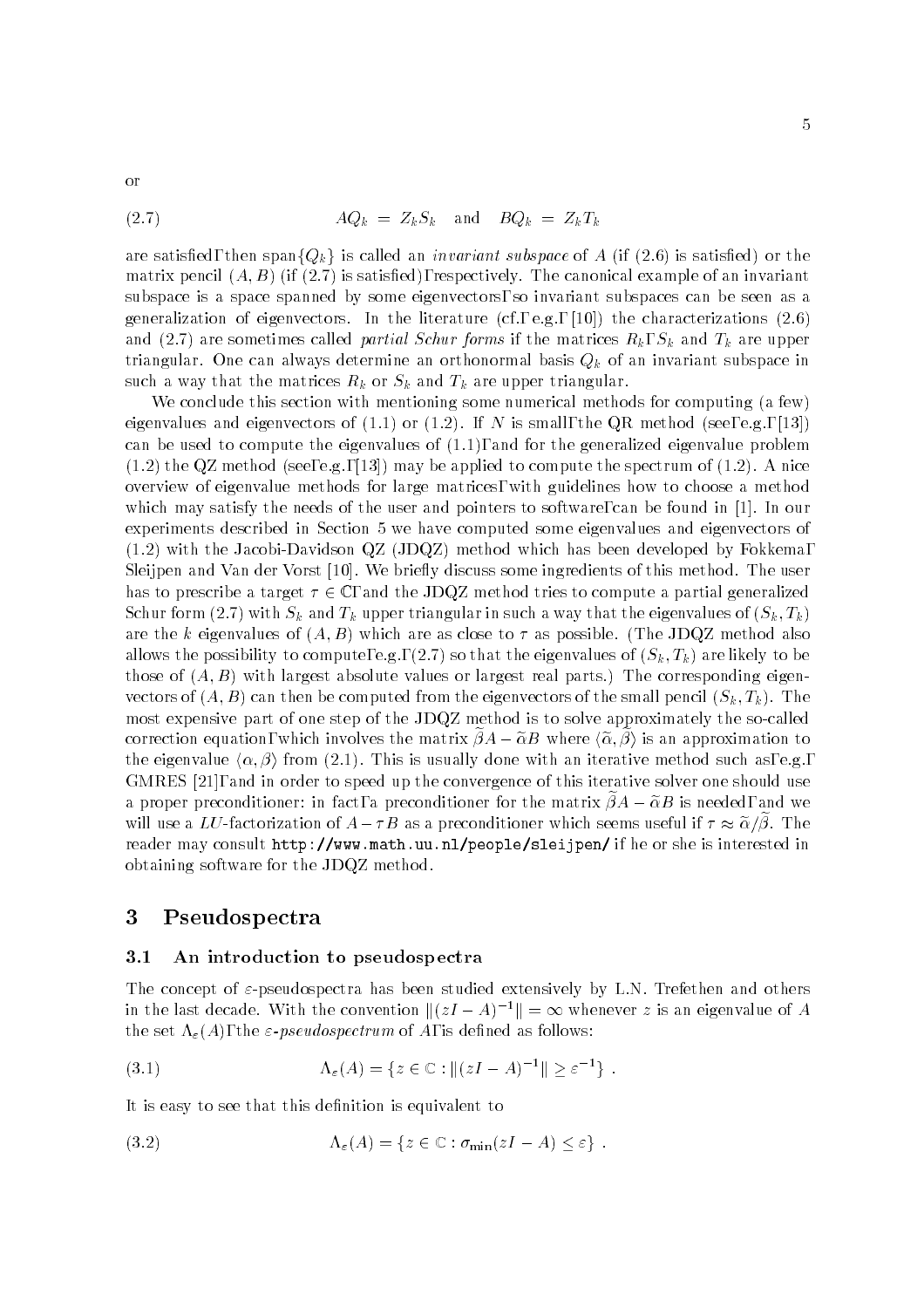Another important characterization of  $\Lambda_{\varepsilon}(A)$  is (see, e.g., [17])

(3.3) 
$$
\Lambda_{\varepsilon}(A) = \{ z \in \mathbb{C} : \exists E \text{ with } ||E|| \leq \varepsilon \text{ such that } z \text{ is an eigenvalue of } A + E \}.
$$

From (3.3) we see that  $\varepsilon$ -pseudospectra reveals how sensitive eigenvalues may be under perturbations of the matrix A. If the set  $\Lambda_{\varepsilon}(A)$  is large for very small  $\varepsilon$ , it may be difficult to compute the eigenvalues accurately.  $\varepsilon$ -Pseudospectra may be used to investigate the accuracy of the approximate eigenvalues: suppose that  $\lambda$  and  $\tilde{x}$  are approximations to  $\lambda$  and x, respectively, and  $\|\tilde{x}\|=1$ . The norm of the residual  $\varepsilon_1 = \|A\tilde{x} - \lambda \tilde{x}\|$  should be small and from (2.4) and (3.2) we get  $\lambda \in \Lambda_{\varepsilon_1}(A)$ . Let , be the closed curve in the complex plane such that  $\sigma_{\min}(zI - A) = \varepsilon_1$  for all  $z \in$ , and  $\lambda$  is in the interior of the region surrounded by , . It follows from the maximum principle (see, e.g.,  $[8]$ , Section III.14]) that there must be at least one eigenvalue  $\lambda$  of A in that region, and  $\max\{\vert\tilde{\lambda}-z\vert : z\in\mathcal{A}\}\vert$  is an upper bound for  $\vert\tilde{\lambda}-\lambda\vert$ .

For normal matrices A, i.e. matrices for which the eigenvectors are an orthonormal basis of  $\mathbb{C}^n$  , the set  $\Lambda_\varepsilon(A)$  is the union of the disks with radius  $\varepsilon$  centered at the eigenvalues. For nonnormal matrices however, the set  $\Lambda_{\varepsilon}(A)$  can be much larger; see the examples in, e.g., [26, 27] and in Section 5 of the present paper. For such matrices it may be useful to consider  $\varepsilon$ -pseudospectra instead of the eigenvalues (spectrum). It may not only be difficult to compute the eigenvalues of A numerically, but the true eigenvalues may give misleading information about processes involving A. Examples of this include the stability of numerical methods for linear ordinary differential equations  $[7, 17, 18]$ , the convergence of iterative methods for solving linear systems  $Ax = b$ , applications in fluid dynamics [27, 29] and magnetohydrodynamics [3]; see [28] for more references.

As an illustration we consider the following situation. Assume that the real parts of the eigenvalues of A are negative. Then the matrices  $e^{tA}$  are bounded for  $t > 0$  and  $e^{tA}$  converges to the zero matrix as  $t\to\infty$ . However,  $\|e^{tA}\|$  may become large (cf., e.g., [9, Theorem 11 $\varepsilon$ ]):

(3.4) 
$$
\max_{z \in \Lambda_{\varepsilon}(A)} \text{Re } z > C \varepsilon \quad \Rightarrow \quad \max_{t \geq 0} \|e^{tA}\| > C.
$$

The largest possible constant  $C > 1$  in the left-hand side of (3.4) cannot be determined from the eigenvalues of A. Suppose  $f$  is a smooth nonlinear function and that one deals with an ordinary differential equation  $y' = f(y)$  which has a stationary solution  $y_s$ , i.e.  $f(y_s) = 0$ , and A is the Jacobian matrix of f evaluated at  $y_s$ . In order to investigate whether  $y_s$  is a stable equilibrium one often linearizes the differential equation around  $y_s$  and studies the solution of this linearized equation equipped with an initial value  $y_s + \Delta y$ . The deviation of the solution to that linearized equation from  $y_s$  is equal to  $e^{tA}\Delta y$ , and  $\|e^{tA}\Delta y\|$  can become very large according to  $(3.4)$ ; hence the equilibrium  $y_s$  may actually behave unstable in practice.

One also may define  $\varepsilon$ -pseudospectra subject to other norms than the spectral norm; this allows the possibility to use, e.g., norms related to an energy norm, or the maximum norm. The equivalence of (3.1) and (3.3), as well as some other properties of  $\varepsilon$ -pseudospectra, such as, e.g.,  $(3.4)$ , remain valid for norms  $\|\cdot\|$  derived from arbitrary vector norms; cf. [7, Section 4].

### 3.2 Pseudospectra for matrix pencils

In applications eigenvalue problems for matrix pencils occur, so it may be useful to study  $\varepsilon$ pseudospectra for matrix pencils as well. This has been done by various authors, and several different definitions have appeared in the literature, cf., e.g.,  $[3, 6, 11, 19, 20]$ . In the first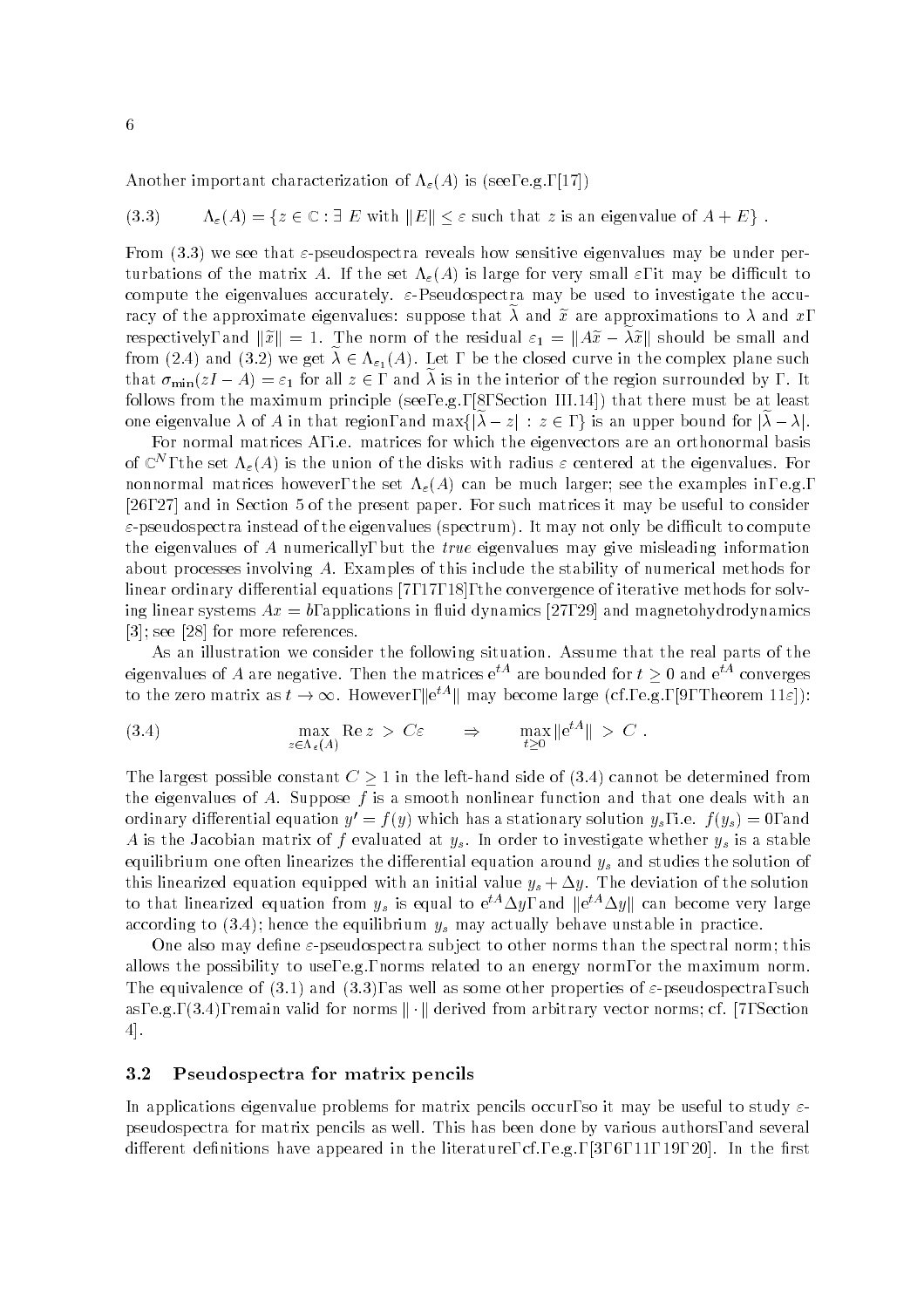papers on this topic [3, 19] one considers the case where the matrix  $B$  is Hermitian and positive definite: with  $B = F/T$  the eigenvalue problem (1.2) is equivalent to  $(F^{-1})^+ A F^{-1} y = \lambda y$  with  $y = F x$ , and the authors define the *E*-pseudospectrum related to (1.2) as  $\Lambda_{\varepsilon}((F^{-1})^* A F^{-1})$ , which is equal to the  $\varepsilon$ -pseudospectrum of  $B^{-1}A$  with respect to the norm  $||x||_B := \sqrt{x^*Bx}$ . In [20] the author defines the  $\varepsilon$ -pseudospectrum of the pencil  $(A, B)$  as  $\Lambda_{\varepsilon}(B^{-1}A)$ . Another generalization has been considered in [6]; in loc. cit. the  $\varepsilon$ -pseudospectrum of the pencil  $(A, B)$  was defined by replacing the identity matrix in  $(3.1)$  (or  $(3.2)$ ) by the matrix B. Using this definition, the  $\varepsilon$ -pseudospectrum is equal to the union of all  $z \in \mathbb{C}$  for which there exists a matrix E with  $||E|| \leq \varepsilon$  such that  $A + E - zB$  is singular (cf. (3.3)). Hence this definition deals only with perturbations of the matrix  $A$  (and not of  $B$ ), which may seem unnatural. Perturbations of both A and B were taken into account in [11]; in that paper the  $\varepsilon$ -pseudospectrum of the pencil  $(A, B)$  is defined as the union of the eigenvalues of the pencils  $(A + E, B + F)$  where  $||E|| \le c_A \varepsilon$  and  $||F|| \le c_B \varepsilon$   $(c_A$  and  $c_B$  are positive constants). The reason for introducing the constants  $c_A$  and  $c_B$  is to include the possibility to use perturbations relative to the norms of A and B: note that for  $c \neq 0$  the eigenvalues of  $(cA, cB)$  are equal to those of  $(A, B)$ , but this does not hold in general for the perturbed pencils  $(cA + E, cB + F)$ and  $(A + E, B + F)$ ; for  $|c| \gg 1$  the effect of perturbations on  $(cA, cB)$  with matrices of a fixed norm may be much smaller that for  $(A, B)$ . The definition in [11] is equivalent to (see [11])

(3.5) 
$$
\{z \in \mathbb{C} : \sigma_{\min}(zB - A) \leq \varepsilon (c_A + c_B|z|)\}.
$$

From (3.5) we observe that perturbations of the matrix B do not change the  $\varepsilon$ -pseudospectra much in the neighbourhood of the origin. In our application from magnetohydrodynamics (see Section 5) we are interested in  $\varepsilon$ -pseudospectra in the neighbourhood of the origin. For that reason and for the sake of simplicity we take  $c_A = 1$  and  $c_B = 0$  in (3.5) and define  $\Lambda_{\varepsilon}(A, B)$ , the  $\varepsilon$ -pseudospectrum of the pencil  $(A, B)$ , as

(3.6) 
$$
\Lambda_{\varepsilon}(A,B) = \{ z \in \mathbb{C} : \sigma_{\min}(zB - A) \leq \varepsilon \} .
$$

Once the set  $\Lambda_{\varepsilon}(A, B)$  has been determined numerically it is easy to compute the sets (3.5) for given  $c_A$  and  $c_B$ ; moreover, any theoretical result regarding  $\Lambda_{\varepsilon}(A, B)$  can be adapted in such a way that it fits in the form (3.5). The  $\varepsilon$ -pseudospectra of the pencil  $(A, B)$  can also be used to investigate the accuracy of numerically computed eigenvalues: one has to replace the matrix  $I$  by  $B$  in the discussion on this topic in Section 3.1.

One of the aspects of  $\varepsilon$ -pseudospectra we will consider in this paper is the relation between  $\Lambda_{\varepsilon}(A, B)$  and  $\Lambda_{\varepsilon}(B^{-1}A)$  (the latter set is considered in [20]). Working with the sets  $\Lambda_{\varepsilon}(B^{-1}A)$ has the advantage that one can use the theory and insight of  $\varepsilon$ -pseudospectra for matrices; the relevance and application of  $\varepsilon$ -pseudospectra for matrices is much better understood than for matrix pencils. Computational issues will be considered in Section 3.4.

One can easily show that (see [6])

$$
(3.7) \qquad \Lambda_{\varepsilon/||B||}(B^{-1}A) \subset \Lambda_{\varepsilon}(A,B) \subset \Lambda_{\varepsilon||B^{-1}||}(B^{-1}A) ,
$$

which implies that there is not much difference between  $\Lambda_{\varepsilon}(B^{-1}A)$  and  $\Lambda_{\varepsilon}(A, B)$  if both  $||B||$ and  $||B^{-1}||$  are close to 1. However, the difference can be large as the following example shows: let B be a multiple of the identity matrix. Then  $\Lambda_{\varepsilon}(A, B)=\Lambda_{\varepsilon/||B||}(B^{-1}A)$  (which means that the first inclusion of (3.7) is sharp), so the difference between  $\Lambda_{\varepsilon}(B^{-1}A)$  and  $\Lambda_{\varepsilon}(A, B)$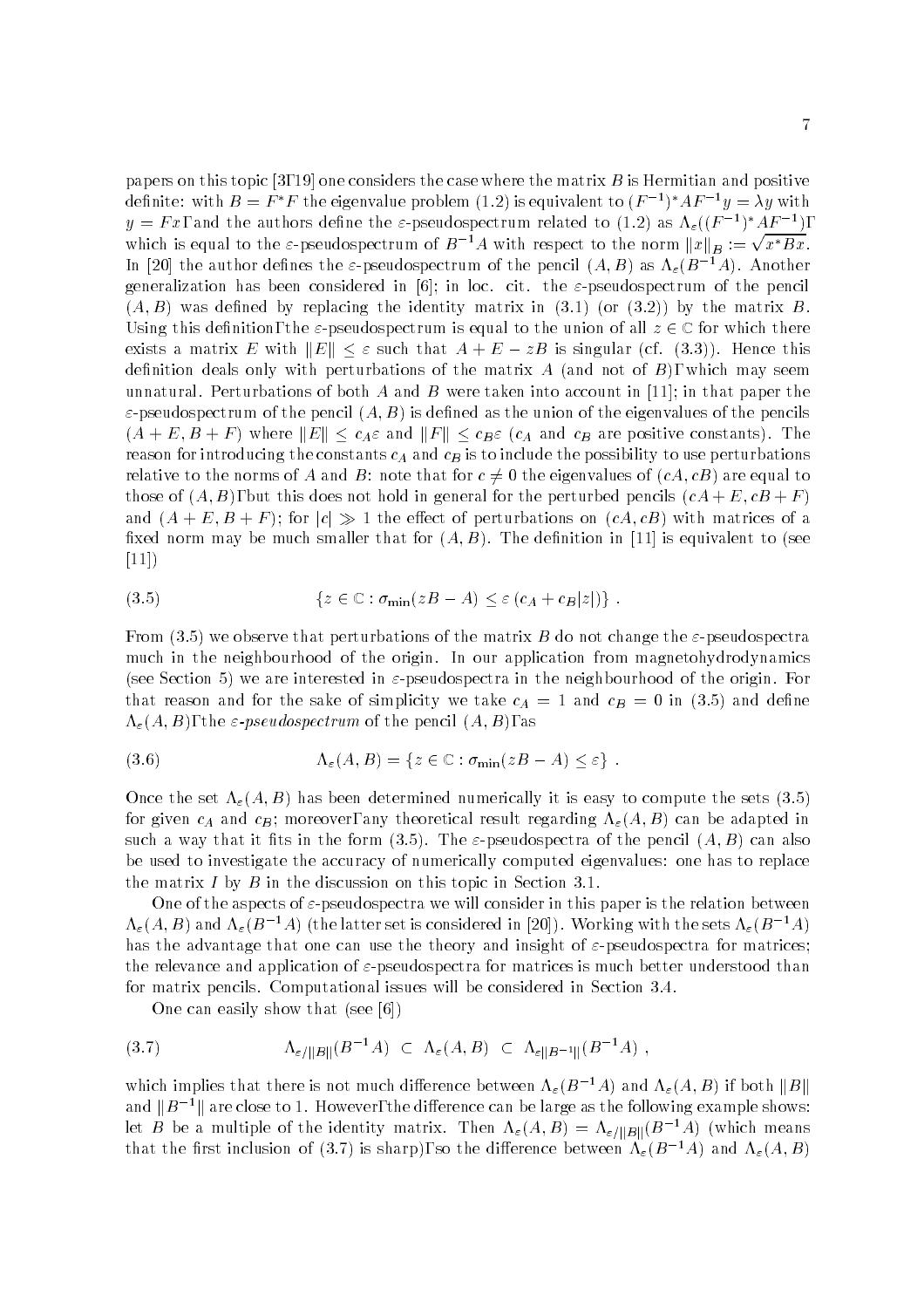can be very big if one chooses  $||B||$  close to zero or very large. Also in our application from magnetohydrodynamics (see Section 5) we observe a big difference between  $\Lambda_{\varepsilon}(B^{-1}A)$  and  $\Lambda_{\varepsilon}(A, B)$ .

We now briefly discuss the situation when the matrix  $B$  is singular. This will happen in some applications from fluid dynamics, e.g., in problems which are derived from incompressible Navier-Stokes equations. The set  $\Lambda_{\varepsilon}(A, B)$  is always defined and not empty for  $\varepsilon > 0$ (unless B is the zero matrix), and  $\Lambda_{\varepsilon}(A, B) = \mathbb{C}$  for  $\varepsilon \ge \min\{||Ax|| : x \in \mathbb{C}^N \text{ with } ||x|| =$ 1 and  $Bx = 0$ ; see [6] for the proofs of these statements and more illustrations for singular B.

### 3.3 Pseudospectra restricted to invariant subspaces

In [25] it was suggested that one might approximate the set  $\Lambda_{\varepsilon}(A)$  for large matrices A by  $\Lambda_{\varepsilon}(R_k)$ , with  $R_k$  as in (2.6). It is obvious that one may save a lot of computation time doing this. Of course, this approach only makes sense if the  $\varepsilon$ -pseudospectra of A projected on the invariant subspace do not depend on the choice of  $Q_k$ : let  $Q_k$  be another  $N \times k$  matrix of which the columns form an orthonormal basis of span $\{Q_k\}$  and define  $R_k=Q_k^*AQ_k.$  One can easily verify that  $\Lambda_{\varepsilon}(R_k) = \Lambda_{\varepsilon}(R_k)$  for all  $\varepsilon \geq 0$ , so the choice of the basis for span $\{Q_k\}$  does not influence the  $\varepsilon$ -pseudospectra of the matrix A projected on span $\{Q_k\}$ . In a similar way one may restrict the  $\varepsilon$ -pseudospectra of the matrix pencil  $(A, B)$  to an invariant subspace, using (2.7): the set  $\Lambda_{\varepsilon}(S_k, T_k)$  does not depend on the choices of the bases of span $\{Q_k\}$  and span $\{Z_k\}.$  The same holds for the set  $\Lambda_\varepsilon(T_k^{-1}S_k)$  which might be used as an approximation for  $\Lambda_\varepsilon(B^{-1}A)$ : note that (2.7) implies  $B^{-1}A Q_k = Q_k I_k^{-1}S_k$ . The following theorem, which can be proved by using  $(2.4)$ , shows that the  $\varepsilon$ -pseudospectra restricted to invariant subspaces are nested.

**Theorem 3.1** Let  $Q_j$  be a  $N \times j$  matrix such that the columns of  $Q_j$  form an orthonormal basis of span $\{Q_i\}$   $(j = k, k + 1)$  and assume that span $\{Q_k\} \subset \text{span}\{Q_{k+1}\} \subset \mathbb{C}^N$ . If both span ${Q_k}$  and span ${Q_{k+1}}$  are invariant subspaces of A, i.e. (2.6) is satisfied for both k and  $k + 1$ , the inclusions

$$
\Lambda_{\varepsilon}(R_k) \, \subset \, \Lambda_{\varepsilon}(R_{k+1}) \, \subset \, \Lambda_{\varepsilon}(A)
$$

hold for all  $\varepsilon \geq 0$ . If both span $\{Q_k\}$  and span $\{Q_{k+1}\}$  are invariant subspaces of the matrix pencil  $\{A, B\}$ , i.e.  $\{2.7\}$  is satisfied for both k and  $\kappa \pm 1$ , the inclusions

$$
\Lambda_{\varepsilon}(S_k, T_k) \ \subset \ \Lambda_{\varepsilon}(S_{k+1}, T_{k+1}) \ \subset \ \Lambda_{\varepsilon}(A, B)
$$

hold for all  $\varepsilon \geq 0$ .

Another reason for dealing with  $\varepsilon$ -pseudospectra restricted to invariant subspaces is to study the effect of perturbations related to that subspace. As an illustration we consider the following result [7, Theorem 4.8], which can be seen as the converse of (3.4).

**Theorem 3.2** Let  $C \geq 1$  be a given constant and assume that A is an  $N \times N$  matrix such that  $\Lambda_{\varepsilon}(A) \subset \{z \in \mathbb{C} : \text{Re } z \leq C \varepsilon\}$  holds for all  $\varepsilon \geq 0$ . Then

$$
\|\mathrm{e}^{tA}\| \leq C\mathrm{e}N \quad \text{for all} \quad t \geq 0.
$$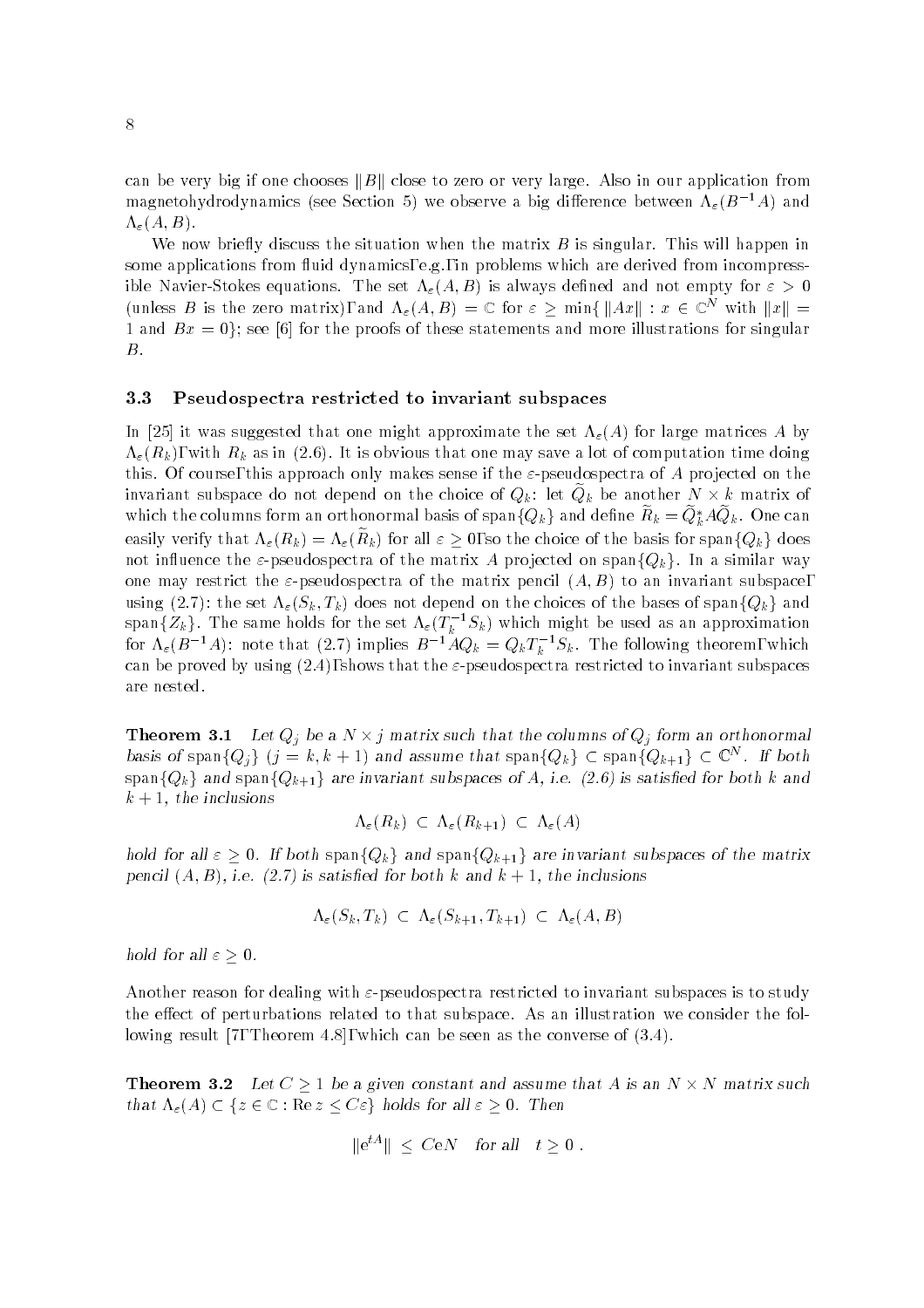In actual applications (cf. Section 3.1) one might only be interested in upper bounds  $\|{\rm e}^{tA}\Delta y\|$ with  $\Delta y$  in a certain invariant subspace of A; the question is whether it is possible to obtain a sharper upper bound for  $\|{\rm e}^{tA}\Delta y\|$  in that case, e.g., an upper bound without the factor  $N$ which can be large in practice . Inis is indeed possible, as we will see below. First we present a lemma involving an arbitrary function  $\Psi$  (instead of the exponential function), which may be useful for other applications as well.

**Lemma 3.3** Let  $\Psi : \mathbb{C} \to \mathbb{C}$  be analytic in a neighbourhood of the spectrum of A, and let  $R_k$  and  $Q_k$  be defined by (2.6). Then the matrices  $\Psi(A)$  and  $\Psi(R_k)$  exist and

$$
\|\Psi(A)y\| = \|\Psi(R_k)Q_k^*y\| \quad \text{for} \quad y \in \text{span}\{Q_k\} .
$$

Proof. Let  $I_k$  be the  $k\times k$  identity matrix. From (2.6) it follows that  $(\zeta I-A)Q_k=Q_k(\zeta I_k-R_k)$ holds for all  $\zeta \in \mathbb{C}$ . Assume that  $y \in \text{span}\{Q_k\}$  and  $\zeta$  is not an eigenvalue of A. Then  $y = Q_k Q_k y = Q_k (\zeta I_k - R_k)(\zeta I_k - R_k)$   $Q_k y = (\zeta I - A)Q_k(\zeta I_k - R_k)$   $Q_k y$  so that

$$
(\zeta I - A)^{-1}y = Q_k(\zeta I_k - R_k)^{-1}Q_k^*y.
$$

From the matrix version of the Cauchy integral formula (see, e.g., [8, Section VII.3]) one obtains

$$
\Psi(A)y = \frac{1}{2\pi i} \int_{\Gamma} \Psi(\zeta) (\zeta I - A)^{-1} y \, d\zeta
$$
  
\n
$$
= \frac{1}{2\pi i} \int_{\Gamma} \Psi(\zeta) Q_k (\zeta I_k - R_k)^{-1} Q_k^* y \, d\zeta
$$
  
\n
$$
= Q_k \Psi(R_k) Q_k^* y ,
$$

where, is a closed contour in the complex plane surrounding the eigenvalues of  $A$ . Hence

$$
\|\Psi(A)y\| = \|Q_k \Psi(R_k) Q_k^* y\| = \|\Psi(R_k) Q_k^* y\|,
$$

which proves the lemma.

Lemma 3.3 with  $\Psi(\zeta)=e^{t\zeta}$  can be used to estimate  $\|e^{tA}y\|$  for  $y\in \mathrm{span}\{Q_k\}$ . Observe that Lemma 3.3 implies  $\|e^{tA}y\| \leq \|e^{tK_k}\| \cdot \|y\|$ , and Theorem 3.2 provides a bound for  $\|e^{tK_k}\|$ . This leads to the following result.

**Theorem 3.4** Let  $C_k \geq 1$ , and assume that  $\Lambda_{\varepsilon}(R_k) \subset \{z \in \mathbb{C} : \text{Re } z \leq C_k \varepsilon\}$  holds for all  $\varepsilon \geq 0$  with  $R_k$  and  $Q_k$  as in (2.6). Then

$$
(3.8) \t\t\t ||e^{tA}y|| \le C_k e k ||y|| \tfor \t y \in \text{span}\{Q_k\} \tand \t t \ge 0.
$$

From Theorem 3.1 it follows that the smallest possible  $C_k$  in Theorem 3.4 cannot be larger than the smallest possible  $C$  in Theorem 3.2. Hence Theorem 3.4 gives a much sharper estimate than Theorem 3.2 for  $k \ll N$ . This result shows that it may be worthwhile to study  $\varepsilon$ -pseudospectra restricted to invariant subspaces.

 $\Box$ 

<sup>&</sup>lt;sup>2</sup>If the assumption in Theorem 3.1 holds with  $C=1$  one has  $\left\| \epsilon^{tA} \right\| \leq 1$  for  $t \geq 0$  (see, e.g., [7]).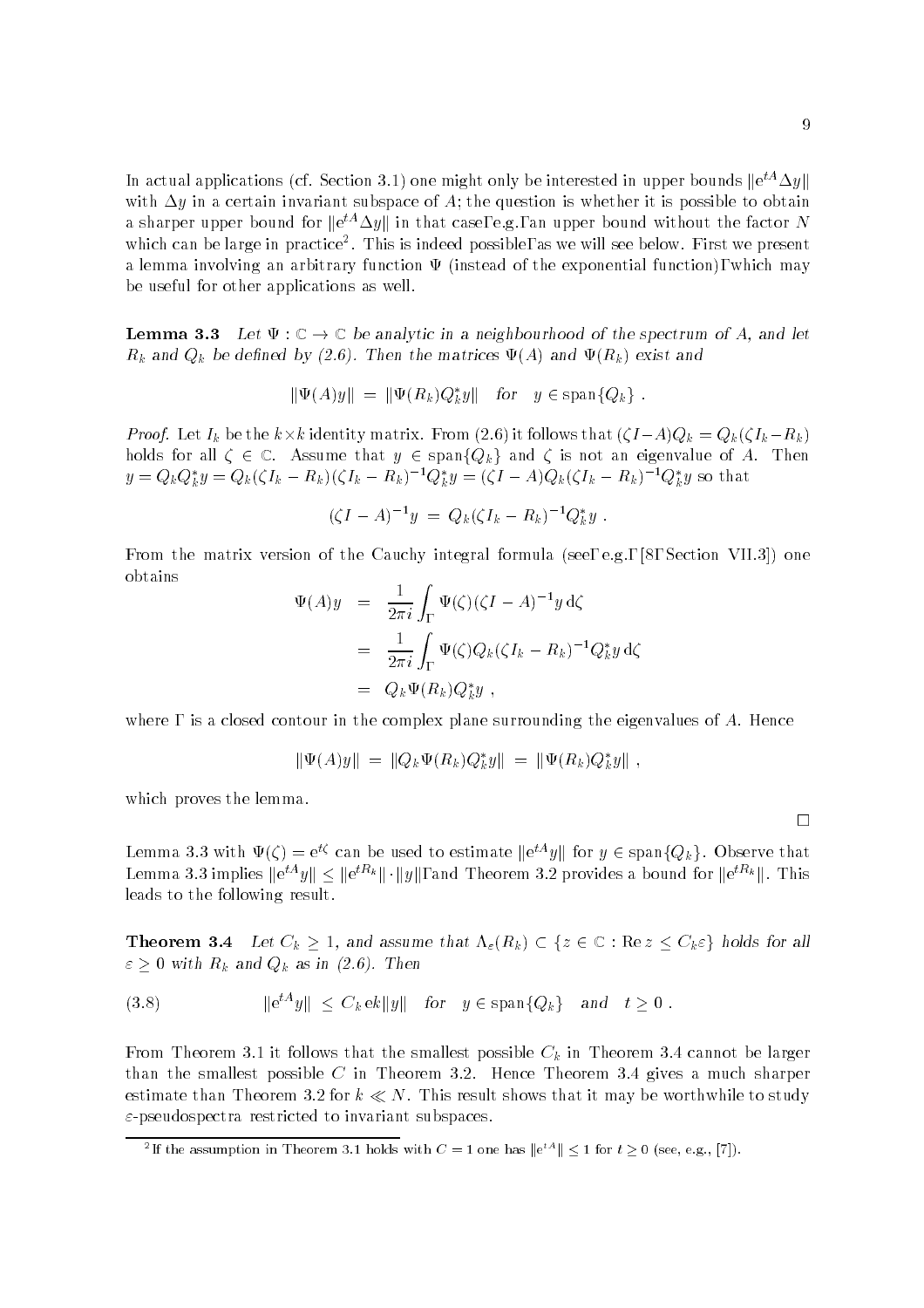### 3.4 Computation of pseudospectra

Trefethen has written a nice review paper on the computation of  $\varepsilon$ -pseudospectra [28]; here we will discuss a few aspects of this and refer to [28] and the references cited therein for more information and details.

For small N the standard approach is to compute  $\sigma_{\min}(zI - A)$  or  $\sigma_{\min}(zB - A)$  for several  $z$  in an interesting region in the complex plane, and draw the level curves of this function  $-$  usually z is taken from a rectangular grid which contains (part of) the spectrum of the underlying eigenvalue problem. In order to get a picture of reasonable quality, one needs to use about 50 gridpoints or more in each direction. If B is nonsingular the matrix  $B^{-1}A$  can be computed explicitly and  $\Lambda_{\varepsilon}(B^{-1}A)$  can be determined in a similar way.

For large sparse matrices  $A$  and  $B$  this approach is not practical and one has to proceed differently. Several authors have studied question; see [28] for an overview. Some papers deal with the reduction of the number of gridpoints z for which  $\sigma_{\min}(zI - A)$  needs to be computed. If this is done in a proper way, one may reduce the computation time significantly without destroying the quality of the picture. Now we will discuss the computation of the smallest singular value of  $zI - A$ ,  $zB - A$  or  $zI - B^{-1}A$  for a given z. In the literature two types of techniques have been considered (cf.  $[28]$ ): the first approach is to restrict the matrices A and B to a low-dimensional subspace and approximate the  $\varepsilon$ -pseudospectra by the  $\varepsilon$ -pseudospectra of the projected problem related to this low-dimensional subspace. The second approach is to compute the smallest singular value for each  $z$  with an appropriate eigenvalue method.

### 3.4.1 Restriction to a low-dimensional subspace

We now discuss the first approach, which has already been mentioned in Section 3.3. In that section we explain how invariant subspaces can be used to approximate the different types of  $\varepsilon$ -pseudospectra. However it is not clear what the size of these subspaces should be to obtain a reasonable approximation at least in the neighbourhood of the eigenvalues of the projected system (one might not expect to get a good approximation far away from these eigenvalues, in particular not in the neighbourhood of the eigenvalues of the original problem which are not eigenvalues of the pro jected problem). See, e.g., [25] and Chapter 5 for illustrations. It is also possible to approximate  $\varepsilon$ -pseudospectra by using subspaces that are not invariant. In [25, 31] the authors use variants of Arnoldi's method to obtain the identity  $AV_k = V_{k+1}H_{k+1,k}$ ; here  $V_j$  is an  $N \times j$  matrix of which the columns are an orthonormal basis of a Krylov subspace with respect to A and  $H_{k+1,k}$  is an  $(k+1) \times k$  Hessenberg matrix. In these papers  $\Lambda_{\varepsilon}(A)$ is approximated by  $\Lambda_{\varepsilon}(H_{k+1,k})$  (although  $H_{k+1,k}$  is not a square matrix one can still define  $\Lambda_{\varepsilon}(H_{k+1,k})$ : see [25, 31]) or  $\Lambda_{\varepsilon}(H_{k,k})$ , where  $H_{k,k}$  is the matrix obtained by removing the last row of  $H_{k+1,k}$ . These ideas seem to be useful: in [31] the authors have approximated  $\Lambda_{\varepsilon}(A)$ for a matrix of order  $N = 200,000$  using the implicitly restarted Arnoldi method. The main computational work for such large matrices lies in the determination of a suitable Hessenberg matrix  $H_{k+1,k}$ .

For generalized eigenvalue problems one might use, e.g., rational Krylov iterations to obtain  $(k+1)\times k$  Hessenberg matrices  $H_{k+1,k}$  and  $K_{k+1,k}$  satisfying the relation  $AV_{k+1}H_{k+1,k} =$  $BV_{k+1}K_{k+1,k}$ ; the columns of the matrix  $V_{k+1}$  are again orthonormal. These Hessenberg matrices may be used to approximate  $\Lambda_{\varepsilon}(A, B)$  and  $\Lambda_{\varepsilon}(B^{-1}A)$ : see [20] for details.

The main disadvantage of pro jecting the original problem onto low-dimensional subspaces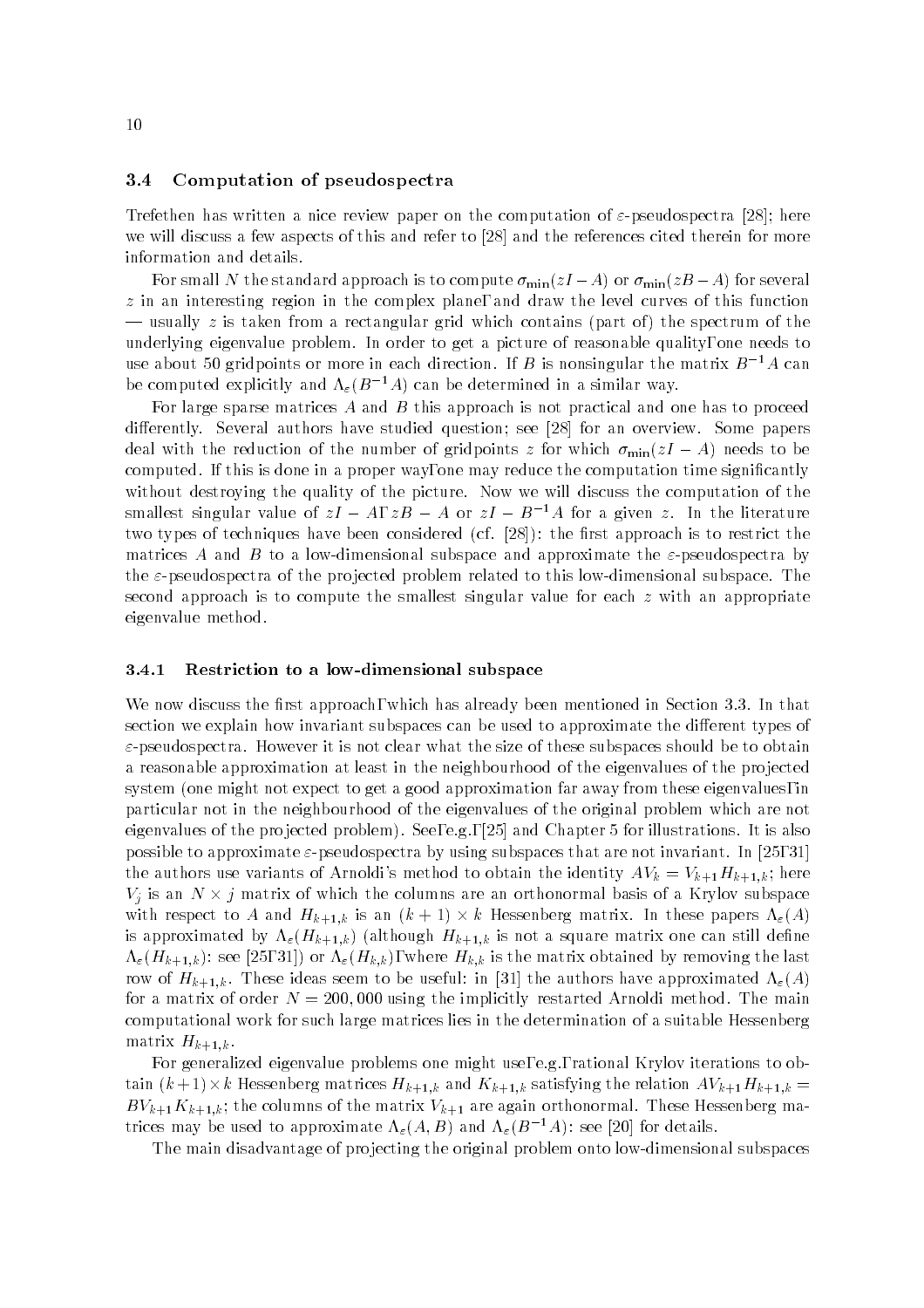it that it is not known how large  $k$  should be taken to obtain reasonable approximations of the  $\varepsilon$ -pseudospectra. In practice one might take, e.g., k between 20 and 50.

### 3.4.2 Computing the singular values with sparse eigenvalue methods

Another approach to approximate  $\varepsilon$ -pseudospectra is the following:  $\lambda_{\min}(C(z))$ , the smallest eigenvalue of the Hermitian matrix  $C(z) \equiv (zB-A)^\top (zB-A)$  is the square of  $\sigma_{\min}(zB-A)$  and several authors (see, e.g., [4, 5, 11, 16]) have computed  $\lambda_{\min}(C(z))$  with, e.g., the inverse power method, Lanczos method or the (Jacobi-)Davidson method (see, e.g., [1] for a description of these methods). Although most papers deal with the case  $B = I$ , the generalization to arbitrary  $B$  is straightforward. In order to apply these methods one needs a starting vector, and it was suggested by Lui [16] to order the gridpoints z in such a way that the new gridpoint  $z$ new is corresponding to the previous one  $\alpha$  one  $\alpha$  and  $\alpha$  minicipal matrix  $\alpha$  minicipal may be a minicipal matrix of  $\alpha$ be a good starting vector for the computation of  $\lambda_{\min}(C(z_{\text{new}}))$ . Methods like the Jacobi-Davidson method [22] can be started with a subspace instead of one vector; (unpublished) experiments show that it is more efficient to start the iteration for  $\lambda_{\min}(C(z_{\text{new}}))$  with the last subspace used to compute  $\lambda_{\min}(C(z_{\text{old}}))$  instead of the (computed) eigenvector corresponding to  $\lambda_{\min}(C(z_{\text{old}})).$ 

Another observation which may be useful in practice is the following: if  $\kappa(C(z))$  is in the order of the reciprocal of the machine precision or larger, it may be impossible to compute  $\lambda_{\min}(C(z))$  accurately, due to rounding errors. In that situation the quantity  $\|(zB - A)v\|$ with v a normalized eigenvector of  $C(z)$  corresponding to the computed eigenvalue  $\lambda_{\min}(C(z))$ might be a more accurate approximation to  $\sigma_{\min}(zB - A)$  (cf. (2.4)) than the computed quantity  $\sqrt{\lambda_{\min}(C(z))}$ .

In general it may very time-consuming or even impossible to compute  $\Lambda_{\epsilon}(B^{-1}A)$  with this technique. In order to apply the methods mentioned above one has to be able to determine  $B^{-1}x$  for arbitrary vectors x very accurately. Even if this is possible, it will in general be much more expensive than a matrix vector multiplication with  $A$  or  $B$ . In our experiments (see Section 5) it was possible to determine an LU-factorization of  $zB - A$  and we used this to apply the inverse power method for computing  $\Lambda_{\varepsilon}(A, B)$ . By noting that  $(zI - B^{-1}A)^{-1} =$  $(zB - A)^{-1}B$  one can also use the LU-factorization of  $zB - A$  to compute  $\Lambda_{\varepsilon}(B^{-1}A)$  with the inverse power method: so both  $\sigma_{\min}(zB - A)$  and  $\sigma_{\min}(zI - B^{-1}A)$  can be computed simultaneously with the inverse power method at the cost of one LU-factorization.

#### $\overline{\mathbf{4}}$ 4 Condition numbers and invariant subspaces

### 4.1 Condition numbers of eigenvalues

The condition number of an eigenvalue of a matrix A was introduced by Wilkinson [30, Section 2.8] and is a well known concept in numerical linear algebra. Assume that the eigenvalue  $\lambda_j$ of A is simple, and consider for small  $t \geq 0$  the eigenvalue problem

(4.1) 
$$
(A + tE) x_j(t) = \lambda_j(t) x_j(t) ;
$$

here E is an  $N \times N$  matrix,  $\lambda_j(0) = \lambda_j$  and  $x_j(0) = x_j$ . The function  $\lambda_j(t)$  determines how much the eigenvalue  $\lambda_j$  may change due to perturbations of A with the matrix tE. It is obvious that there is a strong connection with  $\varepsilon$ -pseudospectra: cf. Definition (3.3). The identity (4.1) is differentiable in  $t = 0$  and  $\lambda_j(t) \approx \lambda_j + \lambda'_j(0)t$  for small t; note that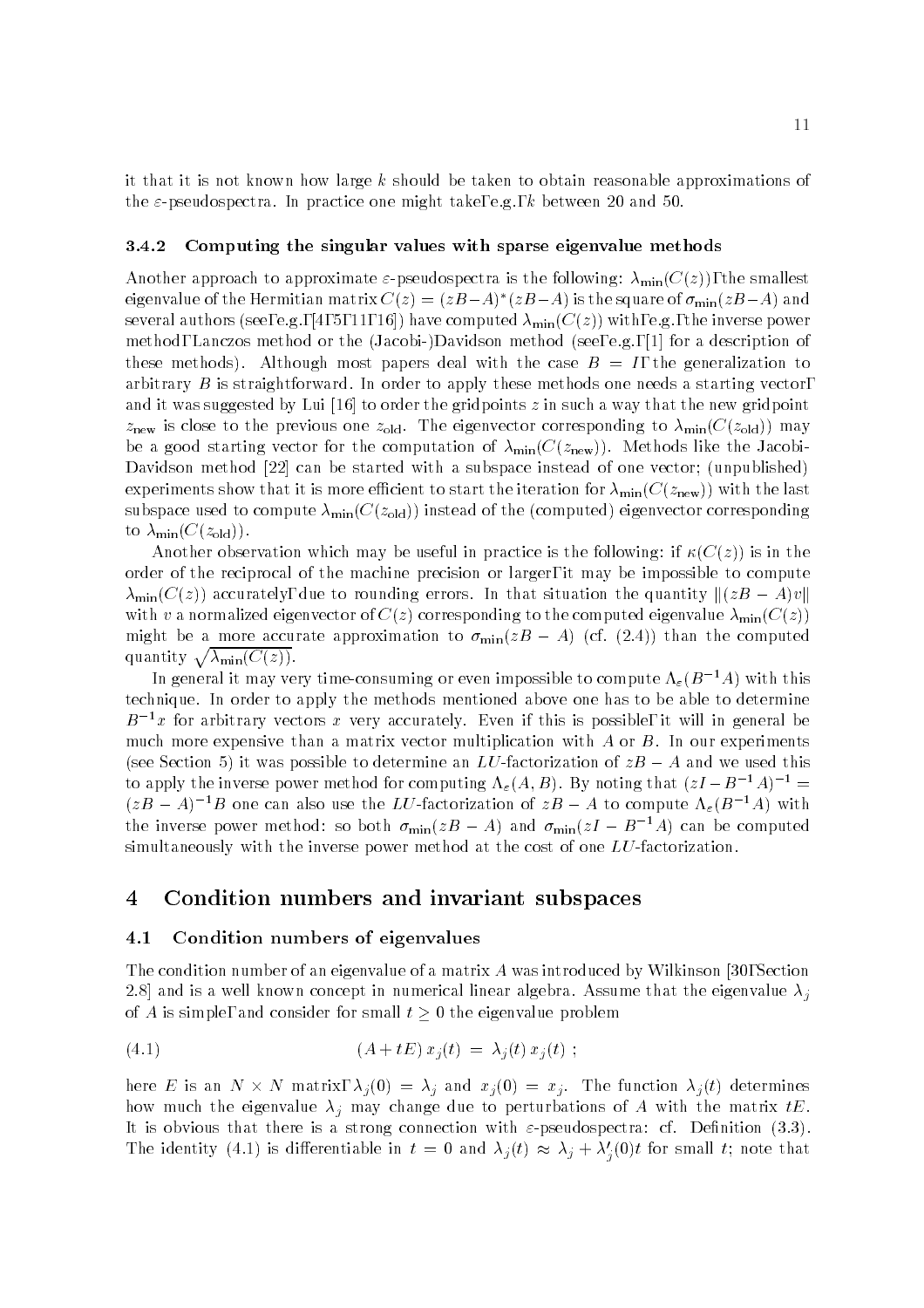$\lambda_j(0) \equiv (y_j E x_j)/(y_j x_j)$  where  $y_j$  is the left eigenvector of A corresponding to  $\lambda_j$  (see (2.2)). This implies

(4.2) 
$$
|\lambda'_j(0)| \le \frac{\|x_j\| \|y_j\|}{|y_j^* x_j|} \cdot \|E\|,
$$

and the bound (4.2) is sharp for  $E = y_i x_i$ . The number je poznata u predstavanje poznata u predstavanje poznata u predstavanje poznata u predstavanje poznata u preds

(4.3) 
$$
\kappa(\lambda_j) = \frac{\|x_j\| \|y_j\|}{|y_j^* x_j|}
$$

occurring in the right-hand side of (4.2) is called the *condition number* of the eigenvalue  $\lambda_j$ and  $\kappa(\lambda_j)$  gives an indication of the sensitivity of  $\lambda_j$  if A is perturbed slightly: ignoring higher order terms, one obtains from (4.2) that  $|\lambda_j(t) - \lambda_j| \lesssim \kappa(\lambda_j) ||tE||$  for  $||tE|| \ll 1$ .

One might ask whether it is useful to compute  $\varepsilon$ -pseudospectra if the condition numbers of the eigenvalues are known and vice versa. However, both concepts have their own merit. For example, it may happen that a picture of the  $\varepsilon$ -pseudospectra suggests that all eigenvalues in a certain cluster have a large condition number, but that needs not to be the case: it may happen that one or more eigenvalues from the cluster are well-conditioned. On the other hand, condition numbers only provide information about the  $\varepsilon$ -pseudospectra for  $\varepsilon \downarrow 0$ , and the (theoretical) results mentioned in Section 3 cannot be rewritten in terms of condition numbers. One might say that condition numbers provide local information (for each eigenvalue separately) while  $\varepsilon$ -pseudospectra give more global information about the matrix A.

There is an analogue of (4.1) for generalized eigenvalue problems. Following [12], we consider for  $t \geq 0$  the eigenvalue problem

(4.4) 
$$
(A + tE) x_j(t) = \lambda_j(t) (B + tF) x_j(t) ,
$$

with E and F N  $\times$  N matrices. If we assume that  $\lambda_j$  is simple and finite then we can differentiate (4.4) for  $t = 0$  and we arrive at

$$
\lambda_j'(0) = \frac{y_j^*(E - \lambda_j F)x_j}{y_j^* B x_j}
$$

with  $y_j$  as in  $(2.3)$ , which implies

(4.5) 
$$
|\lambda'_j(0)| \le \frac{||x_j|| \, ||y_j||}{|y_j^* B x_j|} \cdot (||E|| + |\lambda_j| \, ||F||) \; .
$$

The right-hand side of (4.5) multiplied by t provides a first-order "bound" for  $|\lambda_i(t) - \lambda_i|$ .

The expression (4.5) is more complicated than (4.2) (one actually obtains (4.2) for  $B = I$ when F is the zero matrix); note, e.g., that the bound for  $|\lambda_i'(0)|$  depends on  $\lambda_j$ . However, for  $|\lambda_i| \approx 1$  the quantity

(4.6) 
$$
\nu(\lambda_j) = \frac{\|x_j\| \|y_j\|}{|y_j^* B x_j|}
$$

may give an indication how sensitive  $\lambda_j$  is under small perturbations, and therefore one might interpret  $\nu(\lambda_i)$  as a condition number for  $|\lambda_i| \approx 1$ . In [12], other definitions of condition numbers, based on upper bounds for  $||E||$  and  $||F||$ , have been obtained from (4.5).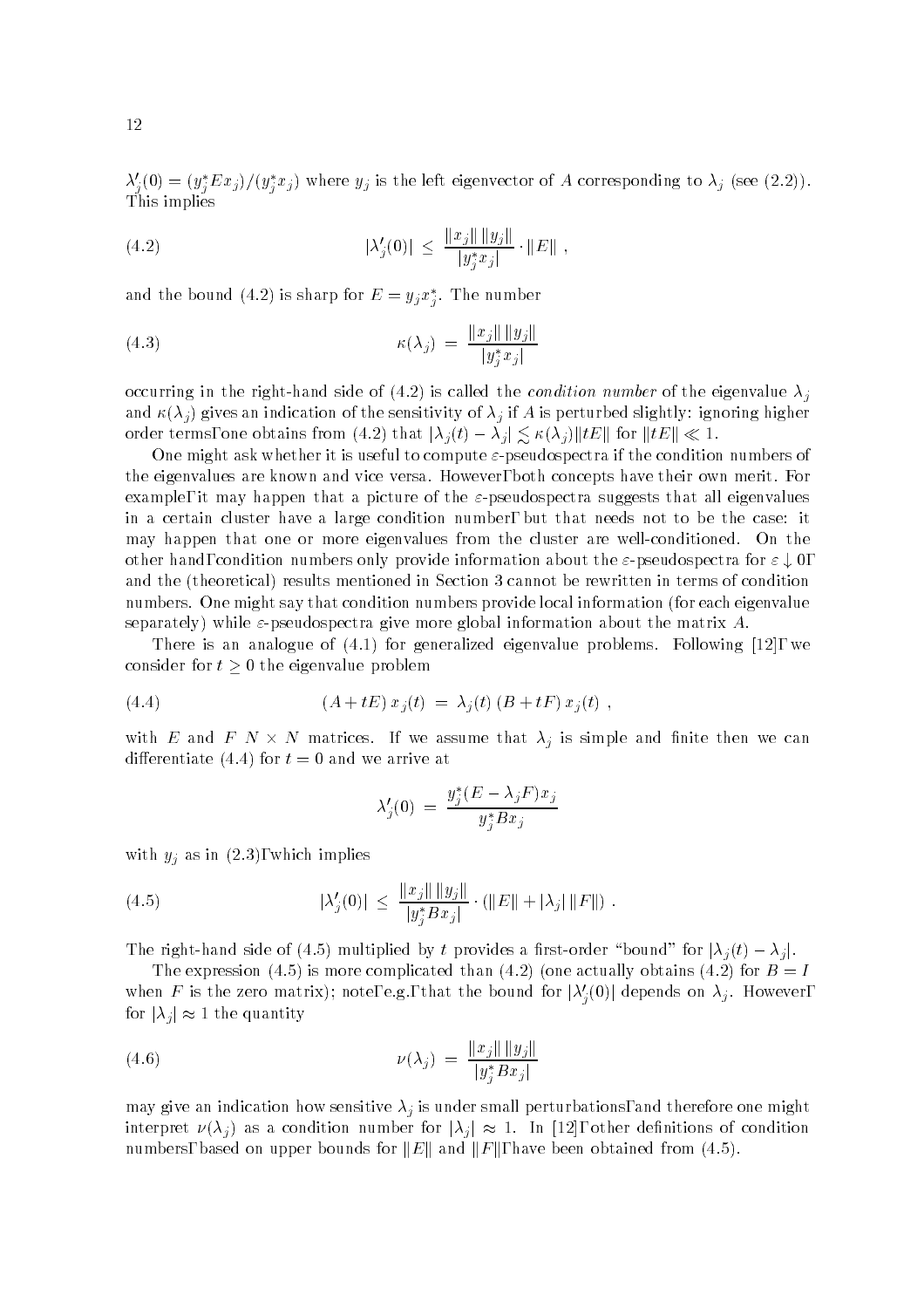In case B is invertible one can also determine the condition number of  $\lambda_j$  with respect to B  $^+A$ : if  $y_j$  is the corresponding left eigenvector of B  $^+A$  and  $y_j$  is as in (2.3), one has  $y_j\;=\bar{y}_j^*{\cal B}$  (or  $y_j={\cal B}^*y_j)$  which leads to (note that the right eigenvector is the same for both eigenvalue problems)

(4.7) 
$$
\kappa(\lambda_j) = \frac{\|x_j\| \|\tilde{y}_j\|}{|\tilde{y}_j^* x_j|} = \frac{\|x_j\| \|B^* y_j\|}{|y_j^* B x_j|}.
$$

Hence if one intends to compute (4.6) one gets (4.7) almost for free if the denominator in (4.6) is computed as  $y_j Bx_j = (B \ y_j) \ x_j;$  the left eigenvector  $y_j$  is not needed to determine  $\kappa(\lambda_i)$ .

Remark 4.1 In [24] the generalized eigenvalue problem is written in the form (2.1) and the authors study the effect of small perturbations of A and B on  $\langle \alpha, \beta \rangle$ . (We omit the subindex  $j$  in  $\langle\alpha,\beta\rangle$ .) In order to do this one has to measure the distance between  $\langle\alpha,\beta\rangle$  and  $\langle\tilde{\alpha},\beta\rangle,$ with  $\langle \tilde{\alpha}, \beta \rangle$  an eigenvalue of the perturbed pencil  $(A + E, B + F)$ , in some metric and the so-called chordal distance (see, e.g., [24, p. 283]) turns out to be a proper measure. The chordal distance between  $\langle \alpha, \beta \rangle$  and  $\langle \tilde{\alpha}, \beta \rangle$  can be bounded by the condition number

(4.8) 
$$
\frac{\|x_j\| \|y_j\|}{\sqrt{|y_j^* A x_j|^2 + |y_j^* B x_j|^2}}
$$

multiplied by the norm of the perturbation  $(E, F)$  (see, e.g., [24, Section VI.2]). As in [12] we call  $(4.8)$  the chordal condition number. An advantage of this approach is that one can define the condition number of an infinite eigenvalue. A drawback is that the chordal distance might not be the most natural metric to measure differences in finite eigenvalues. Furthermore, the chordal distance behaves counter-intuitively for large numbers. The chordal condition number (4.8) is of the same order of magnitude as (4.6) for  $|\lambda_i| \approx 1$ , and we will consider only such eigenvalues in the example presented in Section 5. Therefore we consider only (4.6) as a measure for the condition of the eigenvalues of the generalized eigenvalue problem (1.2) in the remainder of this paper, and we refer to [12, 24] for more discussion and comparisons of the different concepts of condition numbers for eigenvalues stemming from generalized eigenvalue problems.

### 4.2 Condition numbers of eigenvectors

Let V be an IV  $\times$  N matrix so that the columns of V are the eigenvectors of  $A.$  The number  $\kappa(V)$  may sometimes be used as a measure of the nonnormality of A. This condition number is related to the condition numbers of the eigenvalues and  $\varepsilon$ -pseudospectra: Kantorovic has showed that (cf., e.g., [2])

(4.9) 
$$
\kappa(V) \geq \kappa(\lambda_j) + \sqrt{\kappa(\lambda_j)^2 - 1}
$$

for all simple eigenvalues  $\lambda_j$  of A, and  $\Lambda_{\varepsilon}(A)$  is contained in the union of the disks with radius  $\kappa(V)\varepsilon$  centered at the eigenvalues (see, e.g., [28]). If  $\kappa(V)$  is very large, then the matrix of eigenvectors is ill-conditioned. This does not necessarily mean that there are eigenvectors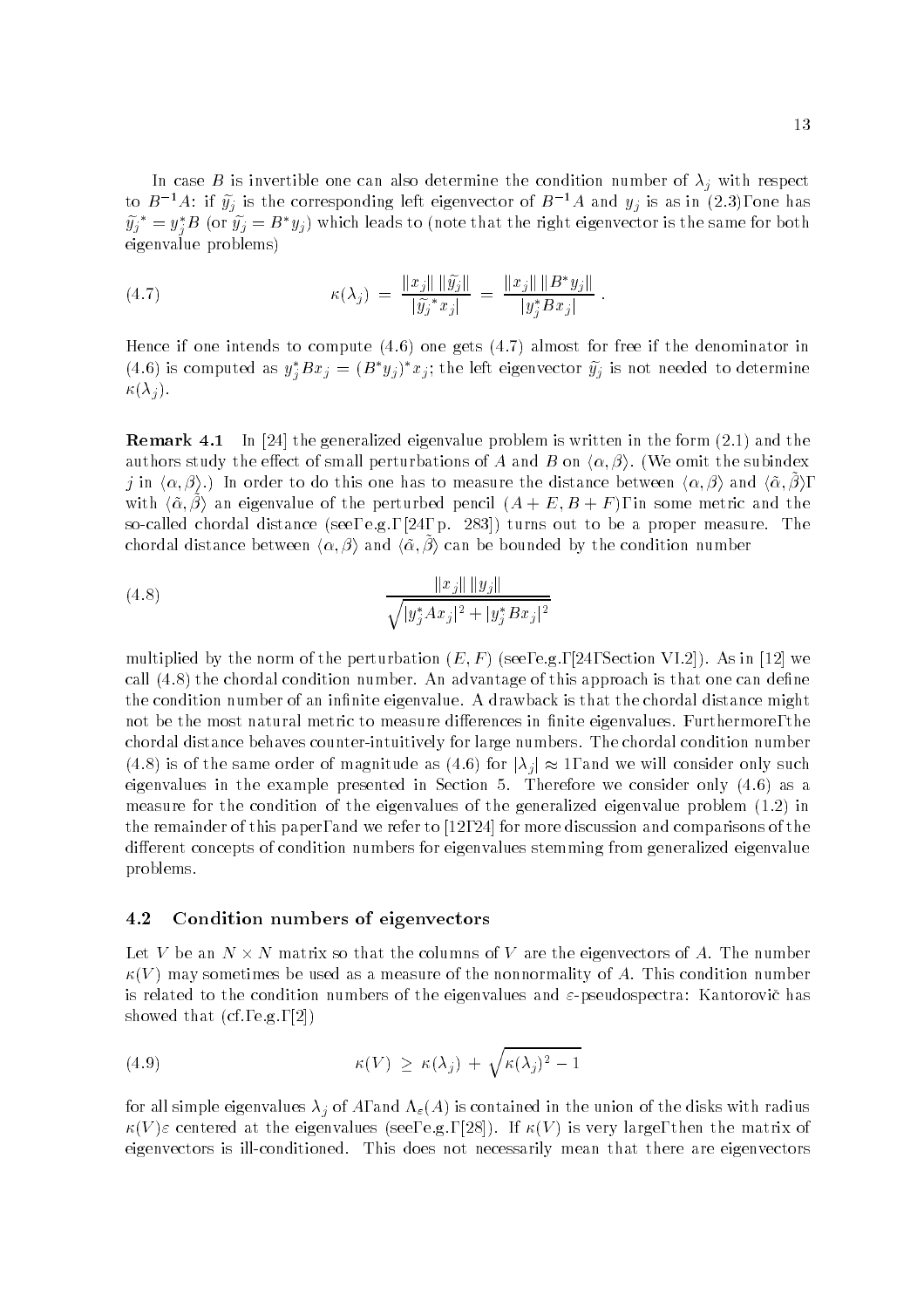which are nearly dependent: as an illustration we consider the following matrix. Let  $0 < \delta \ll 1$ and

$$
(4.10) \t\t A = \begin{pmatrix} 1 & 0 & 1 \\ 0 & 1 & 1 \\ 0 & 0 & \delta \end{pmatrix} \cdot \begin{pmatrix} 1 & 0 & 0 \\ 0 & 2 & 0 \\ 0 & 0 & 3 \end{pmatrix} \cdot \begin{pmatrix} 1 & 0 & 1 \\ 0 & 1 & 1 \\ 0 & 0 & \delta \end{pmatrix}^{-1}.
$$

For this matrix one has  $\kappa(\lambda_j) = \mathcal{O}(\delta^{-1})$  for each eigenvalue  $\lambda_j$ ,  $\kappa(V) = \mathcal{O}(\delta^{-1})$ , but the angle between two different eigenvectors is larger than 45°. However, each eigenvector makes a small angle with the subspace spanned by the two other eigenvectors, and this causes  $\kappa(V)$  to be large. So  $\kappa(V)$  gives an indication how small the angles between the invariant subspaces may be.

In applications one might be interested only in a part of the spectrum of a matrix or a matrix pencil, and one might ask whether the corresponding set of eigenvectors is wellconditioned. Let  $V_k$  be an  $N \times k$  matrix of which the columns are eigenvectors of the matrix A and determine a  $QR$ -factorization of  $V_k$ ,

$$
(4.11) \t\t V_k = Q_k R_k ;
$$

the columns of  $Q_k$  form an orthonormal basis of span $\{V_k\}$  and  $\mathcal{R}_k$  is a  $k\times k$  upper triangular matrix. Note that  $\mathcal{R}_k$  is different from the matrix  $R_k$  in (2.6); in fact the columns of  $\mathcal{R}_k$  are the eigenvectors of  $R_k$ . We define the *condition number* of  $V_k$  as follows:

$$
\kappa(V_k) = \kappa(\mathcal{R}_k) .
$$

The number  $\kappa(V_k)$  does not depend on the choice of the orthonormal basis  $Q_k$  of span $\{V_k\}$ . However one should note that  $\kappa(V_k)$  depends on, e.g., the scaling of the eigenvectors in the matrix  $V_k$ : for example, let  $V_2$  consist of the first two eigenvectors of (4.10) written as  $(1,0,0)^T$ and  $(0, \gamma, 0)^T$  with  $|\gamma| > 1$ ; then  $\kappa(V_2) = |\gamma|$ , so one should take  $|\gamma| = 1$  in order to minimize  $\kappa(V_2)$ . In general it is not known how the eigenvectors should be chosen to minimize  $\kappa(V_k)$ . A permutation of the columns of  $V_k$  does not change  $\kappa(V_k)$ , so the only thing one can try to do is to scale the columns of  $V_k$  properly. The length of the jth column of  $V_k$  is equal to the length of the jth column of  $\mathcal{R}_k$ , and it is shown in [23, Theorem 3.5] that  $\kappa(\mathcal{R}_k)$  and hence  $\kappa(V_k)$  is minimized up to a factor  $\sqrt{k}$  if all columns of  $\mathcal{R}_k$  (and  $V_k$ ) have the same length. In practice k will not be very large, so one should use  $(4.12)$  with the columns of  $V_k$  having equal length.

The following theorem, which might be seen as the counterpart of Theorem 3.1, shows that  $\kappa(V_k)$  increases with k if the matrices  $V_k$  are chosen properly.

**Theorem 4.2** Let  $V_{k+1}$  be an  $N \times (k+1)$  matrix of rank  $k+1 \leq N$  obtained by adding a column to  $v_k$ . Then

$$
\kappa(V_k) \leq \kappa(V_{k+1}) \ .
$$

*Proof.* Let  $Q_k$  and  $\mathcal{R}_k$  be as in (4.11) and denote the  $(k+1)$ -th column of  $V_{k+1}$  as v. Similarly, we define the matrix  $Q_{k+1}$  by adding a vector q to  $Q_k$  where q is such that the columns of  $Q_{k+1}$  form an orthonormal basis of span $\{V_{k+1}\}\$ . Define

$$
\mathcal{R}_{k+1} = Q_{k+1}^* V_{k+1} = \begin{pmatrix} \mathcal{R}_k & Q_k^* v \\ 0 & q^* v \end{pmatrix}
$$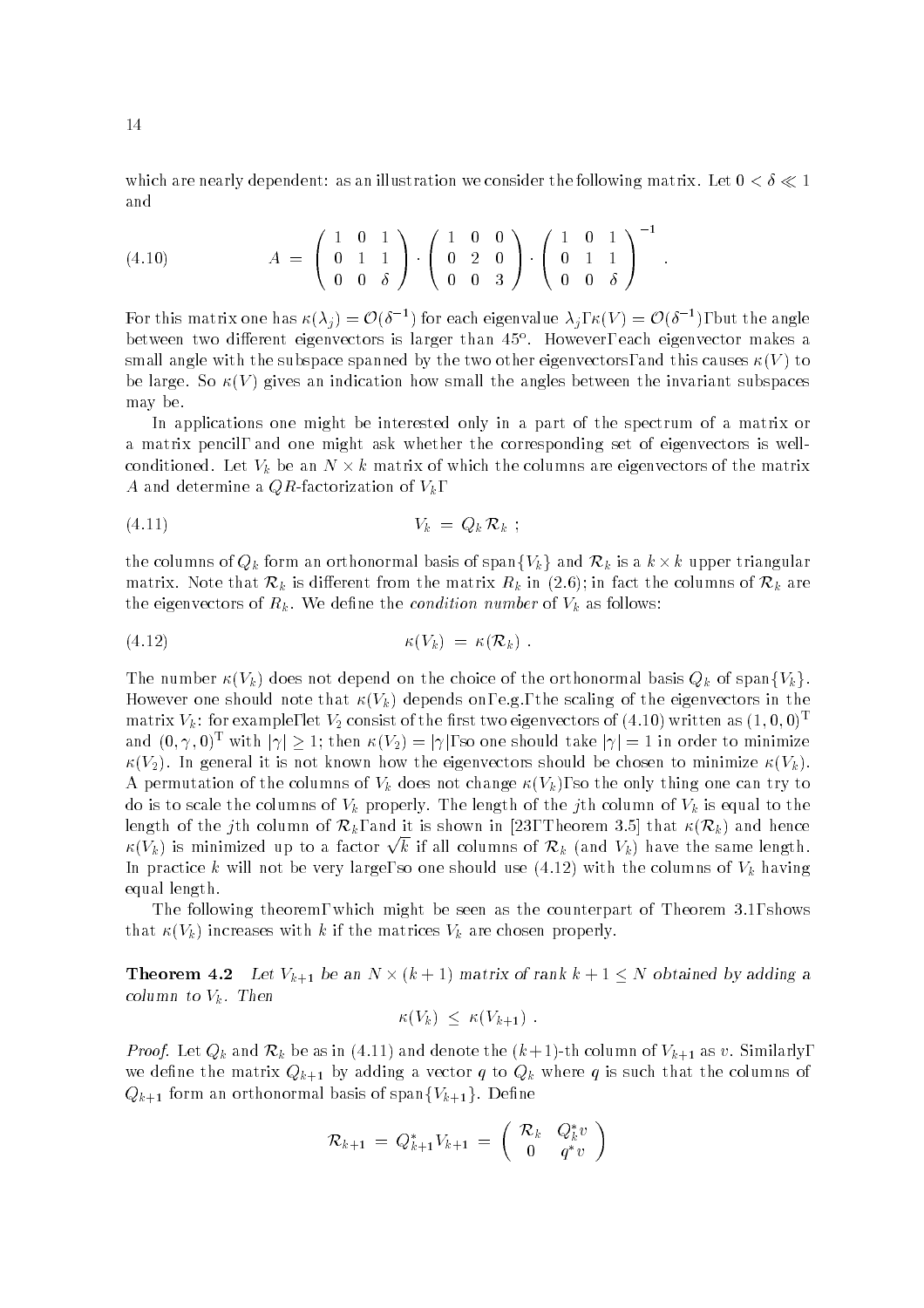(note that  $q^*V_k = 0$ ). From this relation it follows that  $\sigma_{\max}(\mathcal{R}_{k+1}) = ||\mathcal{R}_{k+1}|| \geq ||\mathcal{R}_k|| =$  $\sigma_{\max}(\mathcal{R}_k)$  and ((cf. 2.4))  $\sigma_{\min}(\mathcal{R}_{k+1}) \leq \sigma_{\min}(\mathcal{R}_k)$ ; hence (2.5) implies  $\kappa(\mathcal{R}_{k+1}) \geq \kappa(\mathcal{R}_k)$ , and from  $V_{k+1} = Q_{k+1} \mathcal{R}_{k+1}$  and the definition of  $\kappa(V_k)$  one gets  $\kappa(V_k) \leq \kappa(V_{k+1})$ .

The condition number  $\kappa(V_k)$  provides *only* information of the eigenspaces in the invariant subspace span ${V_k}$  and not about the other eigenspaces. The condition number  $\kappa(V_k)$  is small if and only if the eigenvectors are a well-conditioned basis of span $\{V_k\}$ . Another application is the following: let  $\alpha[C] = \max\{\mathop{\mathrm{Re}} \lambda : \lambda \text{ is an eigenvalue of } C\}$ . It is easy to see that  $\| \mathrm{e}^{tA}\| \leq$  $e^{t\alpha[A]}\kappa(V)$  if A is diagonalizable, and an application of Lemma 3.3 yields for  $y \in span\{V_k\}$ that, with  $Q_k$  and  $V_k$  as in (4.11) and  $R_k = Q_k A Q_k$  as in (2.6) (cf. Theorem 3.4),

$$
\|e^{tA}y\| \leq e^{t\alpha[R_k]} \kappa(V_k) \|y\| \quad \text{for} \quad t \geq 0 ;
$$

if  $\kappa(V_k)$  is not too large this upper bound may be a useful competitor for (3.8).

The condition number  $\kappa(V_k)$  of eigenvectors of a matrix pencil  $(A, B)$  can be defined in a similar way. For invertible B the columns of  $V_k$  are also eigenvectors of  $B^{-1}A$ ; note that  $\kappa(V_k)$  does not depend on the actual formulation of the generalized eigenvalue problem.

As in (4.1) one might study what happens with the eigenvector  $x_i$  under perturbations of A. It is not obvious how the condition number defined in  $(4.12)$  can be used to investigate this: note, e.g., that  $\kappa(x_i) = 1$  for any eigenvector  $x_i$ . One can determine  $x_i'(0)$  with  $x_i(t)$  as in (4.1) if  $\lambda_j$  is a simple eigenvalue and A is diagonalizable [30, Section 2.10]:

$$
x'_{j}(0) = \sum_{i \neq j} \frac{y_{i}^{*} E x_{j}}{(\lambda_{j} - \lambda_{i}) y_{i}^{*} x_{i}} x_{i}.
$$

In order to compute  $x_i'(0)$  one has to determine all eigenvalues and left- and right eigenvectors of A, which is impractical for large matrices A. Instead of considering only one eigenvector one might also study what happens with an invariant subspace under small perturbations of the matrix A. We refer to [24, Chapter 5] for more discussion on this topic.

### 4.3 Angles between invariant subspaces

In the previous sections we observed that large condition numbers of eigenvalues and eigenvectors are related to small angles between subspaces spanned by eigenvectors. For instance it may happen that  $\kappa(V)$  is large while the condition numbers  $\kappa(V_{k_1})$  and  $\kappa(V_{k_2})$  (with  $V_{k_i}$ an  $N \times k_i$  matrix of eigenvectors) are small. In such cases it might be useful to determine the angle between span $\{V_{k_1}\}$  and span $\{V_{k_2}\}.$  We now consider two linear subspaces  $\mathcal U$  and  $\mathcal V$  of dimension  $\ell$  and  $k$ , respectively, and define the angle  $\varphi \in [0, \frac{\pi}{2}]$  between  $\mathcal U$  and  $\mathcal V$  as follows (cf. [13, Section 12.4]):

(4.13) 
$$
\cos \varphi = \max \left\{ \frac{|u^*v|}{\|u\| \|v\|} : u \in \mathcal{U}, v \in \mathcal{V} \right\} .
$$

Let  $Q_U$  and  $Q_V$  be orthonormal bases of  $U$  and  $V$  respectively. It is easy to see that (cf. [13, Section 12.4])

(4.14) 
$$
\cos \varphi = \sigma_{\max}(Q_{\mathcal{U}}^* Q_{\mathcal{V}}) = \sigma_{\max}(Q_{\mathcal{V}}^* Q_{\mathcal{U}});
$$

the angle  $\varphi$  in (4.14) does not depend on the choice of the matrices  $Q_{\mathcal{U}}$  and  $Q_{\mathcal{V}}$ .

 $\Box$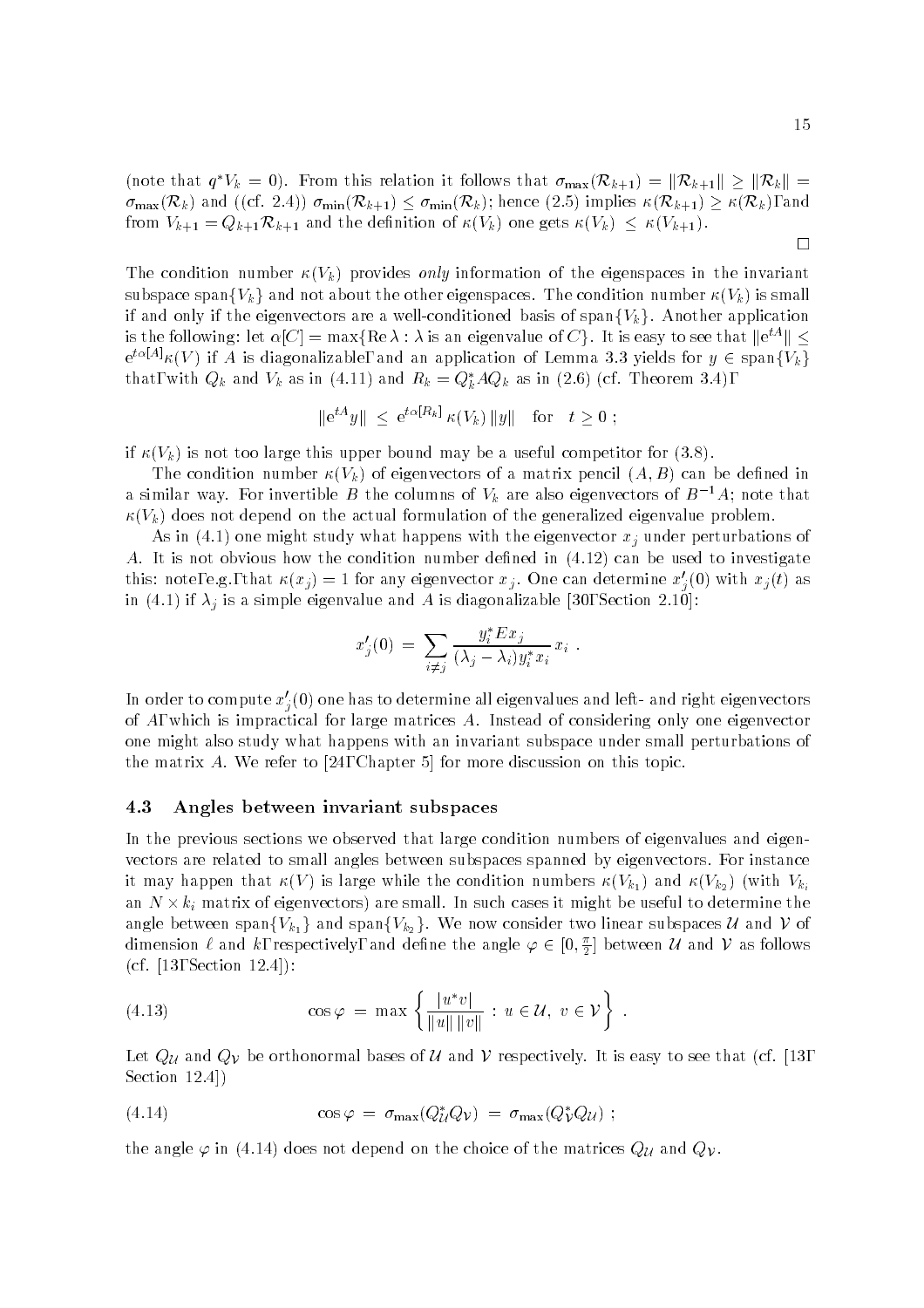For  $k = \ell$  the arccosines of the singular values of  $Q_{\mathcal{U}}^* Q_{\mathcal{V}}$  are called the *canonical angles* between  $\mathcal U$  and  $\mathcal V$ .

In our applications U and V are invariant subspaces with  $U\cap V = \{0\}$  of which bases (consisting, e.g., of eigenvectors) are available, and after determination of orthonormal bases of the spaces, the angle  $\varphi$  can be computed easily from (4.14). We assume that k and  $\ell$  are not too large, so that the singular values of  $Q^*_{\mathcal{U}}Q_{\mathcal{V}}$  can be computed. If the JDQR or JDQZ method [10] is used to compute eigenvectors, then an orthonormal basis of a corresponding invariant subspace is generated, so the angle can be determined directly from (4.14).

Remark 4.3 In the literature other ways of measuring the "distance" between linear subspaces is studied; cf., e.g., [13, 24]. The subspaces  $\mathcal U$  and  $\mathcal V$  contain both the zero vector, so the ordinary distance min $\{||u-v|| : u \in \mathcal{U}, v \in \mathcal{V}\}\)$  between  $\mathcal{U}$  and  $\mathcal{V}$  is not a useful concept in this case. In [24] the gap between U and V has been defined for arbitrary norms. We restrict ourselves to the Euclidean norm and adopt the notation from [24]: the gap between U and V, denoted as  $\rho_{\mathbf{g}}(\mathcal{U},\mathcal{V})$ , is defined as follows<sup>3</sup>:

$$
\rho_{\mathbf{g}}(\mathcal{U}, \mathcal{V}) = \max \{ \max \{ d(u, \mathcal{V}) : u \in \mathcal{U}, ||u|| = 1 \}, \ \max \{ d(v, \mathcal{U}) : v \in \mathcal{V}, ||v|| = 1 \} \},
$$

where  $d(x, \mathcal{U}) = \min\{\|x - u\| : u \in \mathcal{U}\}\$ is the distance from x to  $\mathcal{U}$ . Note that for  $x \in \mathbb{C}^N$  $d(x, \mathcal{U}) = ||(I - Q_{\mathcal{U}}Q_{\mathcal{U}}^*)x|| \leq ||x|| (Q_{\mathcal{U}} \text{ is as above}) \text{ and similarly } d(x, \mathcal{V}) \leq ||x||, \text{ so that }$  $\rho_{\rm g}(\mathcal{U}, \mathcal{V}) \leq 1$ . For  $k \neq \ell$  one always has<sup>4</sup>  $\rho_{\rm g}(\mathcal{U}, \mathcal{V}) = 1$  (cf., e.g., [24, p. 99]) so  $\rho_{\rm g}(\mathcal{U}, \mathcal{V})$  does not provide much information about  $U$  and  $V$  in that case. If  $k = \ell$  one can show that (see e.g., [24, Section II.4])

$$
\rho_{\rm g}({\mathcal U}, {\mathcal V}) \;=\; \sqrt{1-\sigma_{\rm min}^2(Q^*_{\mathcal U} Q_{\mathcal V})} \ ;
$$

this equality implies that  $\rho_{g}(\mathcal{U}, \mathcal{V})$  is the sine of the largest canonical angle between  $\mathcal{U}$  and  $\mathcal{V}$ if the dimensions of  $U$  and  $V$  are equal.

#### 5 An illustration from magnetohydrodynamics

We apply the different concepts discussed in the previous sections to a problem from magnetohydrodynamics (MHD), which has been taken from [14]. This leads to a generalized eigenvalue problem of the form  $(1.2)$  with a matrix B which is Hermitian and positive definite. The  $\varepsilon$ -pseudospectra and condition numbers related to this problem are very large, and depend also on the formulation of the eigenvalue problem.

### 5.1 A description of the model

The model deals with a plasma in a tokamak reactor, which has the geometry of a torus. In [14] the authors consider equations linearized around an equilibrium. In this equilibrium the

<sup>&</sup>lt;sup>3</sup> For readers familiar with the concept of Hausdorff distance we note that  $\rho_g(U,V)$  is equal to the Hausdorff distance between  $\mathcal{U} \cap \mathcal{S}$  and  $\mathcal{V} \cap \mathcal{S}$ , where  $\mathcal{S} = \{x \in \mathbb{C}^N \, : \|x\| = 1\|\}.$ 

<sup>&</sup>lt;sup>4</sup>Assume  $\ell < k$ : then  $N - \ell + k > N$  which implies that the intersection of V and the orthogonal complement of U have a vector  $\hat{v}$  with  $\|\hat{v}\| = 1$  in common, and  $\|(I - Q_{\mathcal{U}} Q_{\mathcal{U}}^*)\hat{v}\| = 1$  implies  $\rho_{\mathcal{S}}(\mathcal{U}, \mathcal{V}) = 1$ . If  $\ell > k$  one should interchange the roles of  $U$  and  $V$ .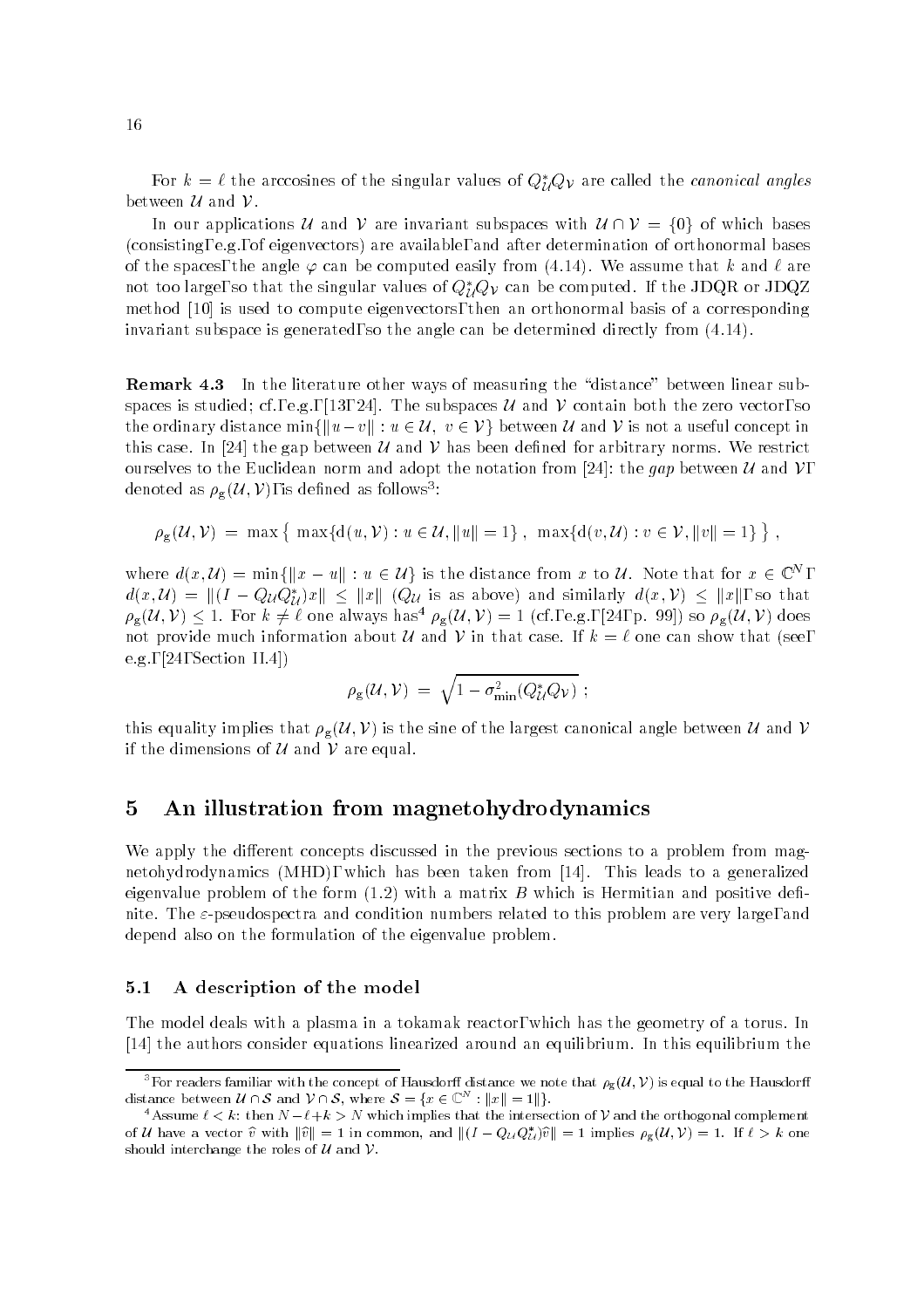velocity of the plasma is equal to zero, and the linearized equations read as follows:

$$
\frac{\partial \rho_1}{\partial t} = -\nabla \cdot (\rho_0 v_1),
$$
\n
$$
\rho_0 \frac{\partial v_1}{\partial t} = -\nabla p_1 + (\nabla \times B_0) \times B_1 + (\nabla \times B_1) \times B_0,
$$
\n
$$
\frac{\partial p_1}{\partial t} = -v_1 \cdot \nabla p_0 - \gamma p_0 \nabla \cdot v_1,
$$
\n
$$
\frac{\partial B_1}{\partial t} = \nabla \times (v_1 \times B_0 - \eta \nabla \times B_1), \nabla \cdot B_1 = 0.
$$

Here a subindex 0 corresponds to the equilibrium, and a subindex 1 refers to the perturbation of this equilibrium. The letter  $\mu$  clusted for the density, v for the velocity (note that volt), we have p for the pressure and B for the magnetic field. Furthermore  $\gamma$  and  $\eta$  are constants of which  $\eta$ , the resistivity, plays an important role in the analysis in [14]. The boundary conditions are given in [14]. Another important quantity in this problem which does not appear in the differential equations is the aspect ratio, i.e. the ratio of the large and the small circle defining the torus. The dependence of the MHD spectrum on this aspect ratio is studied in [14]; here we take the aspect ratio equal to 5 and the (normalized) resistivity  $\eta =$  2.5  $\pm$  10  $^{+}$ ; this situation has been considered also in [14].

The system (5.1) is discretized using finite elements in the radial direction of the small circle of the torus and Fourier modes in the poloidal direction (which is related to the angle of the small circle). This leads to an eigenvalue problem of the form (1.2) with

$$
(5.2) \t\t N = 16 M \cdot N_r ,
$$

where M is the number of Fourier modes and  $N_r$  the number of radial gridpoints. The matrices A and B are block tridiagonal: the number of blocks is equal to  $N_r$  and the blocksize is 16M. The matrices A and B are generated by a code called CASTOR  $[15]$ . For more details on this problem and the discretization we refer to [14].

We are interested in a part of the MHD spectrum only: the Alfven spectrum. The Alfven spectrum has been computed in [14] for  $M = 4$  and  $N_r = 1000$ . A variant of the Jacobi-Davidson method [22] has been applied in that paper to  $(A - \tau B)^{-1}B$  where  $\tau$  is the target: if  $\mu$  is an eigenvalue of  $(A - \tau B)^{-1}B$  then  $\lambda = \tau + 1/\mu$  is an eigenvalue of (1.2). Due to the fact that  $A - \tau B$  is block tridiagonal it is possible to compute an LU-factorization of that matrix at a reasonable cost.

For this problem it turns out that taking  $N_r = 100$  instead of  $N_r = 1000$  is sufficient to compute the Alfvén spectrum (one needs, e.g., a larger resolution for smaller values of  $\eta$ ); we have computed the eigenvalues displayed in Figure 5.1 for both values of  $N_r$  and  $M = 4$ , and the difference between the corresponding eigenvalues was less than  $0.5\%$ . Therefore we take  $M = 4$  and  $N_r = 100$  in our experiments; this reduces the size of the matrices from  $N = 64000$ to  $N = 6400$  (cf.  $(5.2)$ ). Working with these smaller matrices is in particular important for the computation of  $\varepsilon$ -pseudospectra, which can be very time consuming. All our computations have been performed on the CRAY C90 at SARA, Amsterdam (The Netherlands).

We have applied the JDQZ method [10] to compute the Alfven spectrum, using the LUfactorization of  $A - \tau B$  as a preconditioner for the correction equation. Some eigenvalues could not be computed unless the target  $\tau$  was chosen very close to these eigenvalues. This might be a consequence of the fact that these eigenvalues are very ill-conditioned: see Sections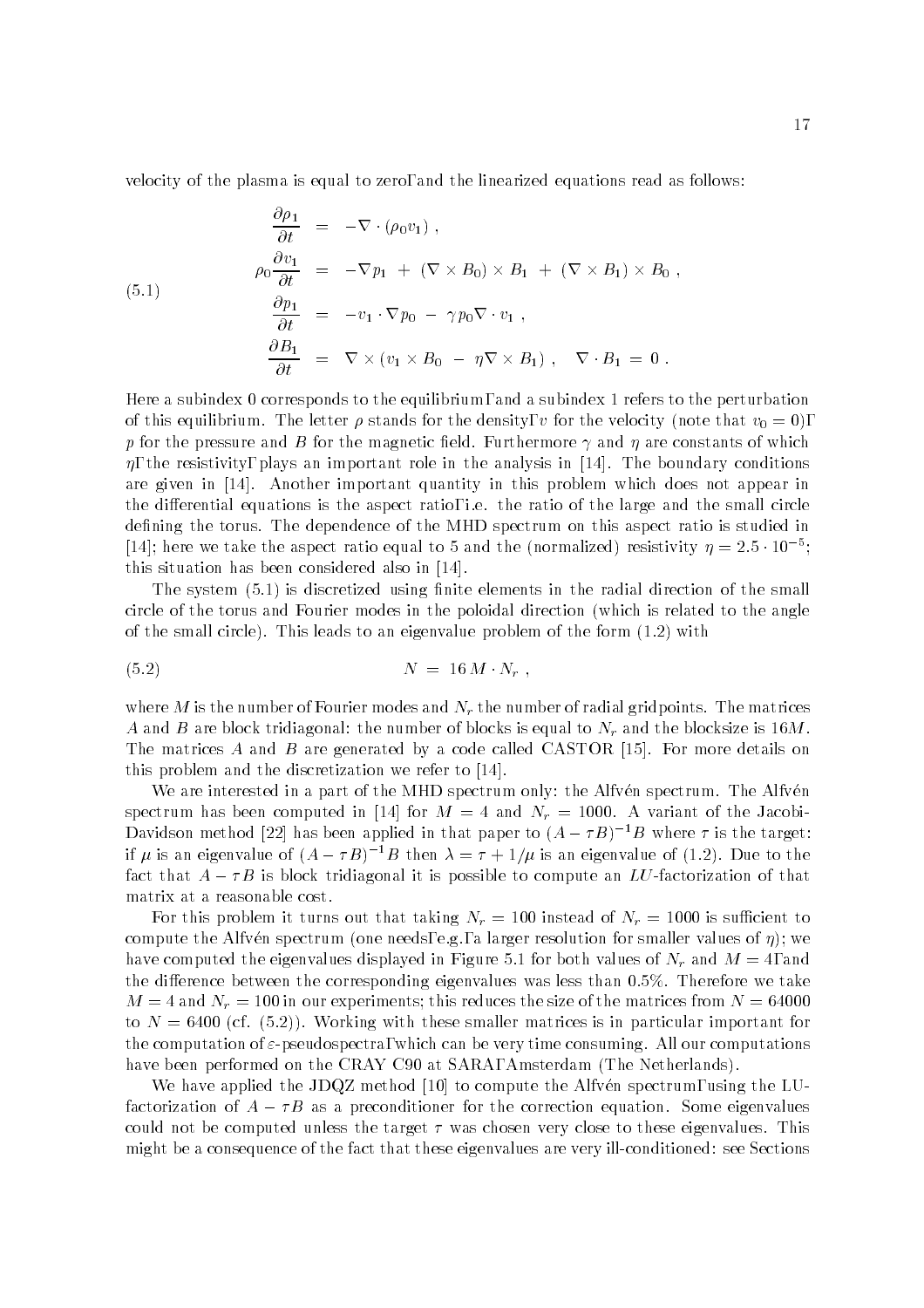5.2 and 5.3. With one target we were able to find at most a few eigenvalues. The Alfven spectrum is displayed in Figure 5.1.



Figure 5.1. The Alfvén spectrum.

This figure corresponds to  $[14,$  Figure 3.b]; in  $[14,$  Figure 3.b] the eigenvalues are scaled by the inverse aspect ratio  $1/5$ . In the upper part of Figure 5.1 there are some eigenvalues which are not displayed in  $[14,$  Figure 3.b.]. In order to be able to distinguish between the different invariant subspaces later on (cf. Sections  $3.3, 4.2$  and  $4.3$ ), we have used different markers to plot the eigenvalues. (For instance, we will speak of the invariant subspace spanned by the eigenvectors corresponding to the eigenvalues marked with a small circle  $(\circ)$ , etc.) The subdivision of the eigenvalues is based on physical properties of the MHD problem; see [14] for more discussion on the model. There are also eigenvalues on the negative real axis, but these are not considered in [14] and the present paper.

### 5.2 Pseudospectra of the MHD problem

We have determined both  $\Lambda_{\varepsilon}(A, B)$  and  $\Lambda_{\varepsilon}(B^{-1}A)$  on the domain in Figure 5.1. The quantities  $\sigma_{\min}(zB - A)$  and  $\sigma_{\min}(zI - B^{-1}A)$  have been computed with the inverse power method as explained in Section 3.4.2, on a  $100 \times 100$  grid. The iterations were stopped if the difference between two consecutive approximations of the smallest singular value is less than  $0.1\%$ . The total CPU-time for the computation of  $\Lambda_{\varepsilon}(A, B)$  and  $\Lambda_{\varepsilon}(B^{-+}A)$  is 1.56  $\cdot$  104 seconds (= 260  $\cdot$ minutes). To obtain a picture on a 50  $\times$  50 grid would cost about 25% of the computational time for the  $100\times 100$  grid and the picture would be essentially of the same quality. On average we needed 3.72 inverse power iterations per grid point for  $\Lambda_{\varepsilon}(A, B)$  and 6.74 inverse power iterations per grid point for  $\Lambda_{\varepsilon}(B^{-1}A)$ .

The  $\varepsilon$ -pseudospectra are plotted in Figure 5.2. From this figure we see that the  $\varepsilon$ pseudospectra of  $B^{-1}A$  differ a lot from  $\Lambda_{\varepsilon}(A, B)$  and the latter is very large: for example, the eigenvalues of the pencil  $(A + E, B)$  with  $||E|| \le 1.0 \cdot 10^{-11}$  can be anywhere in the area considered in Figure 5.2. One might try to understand this difference by looking at  $(3.7)$ . One has  $||B|| = 9.3 \cdot 10^1$ ,  $||B^{-1}|| = 1.3 \cdot 10^{13}$ , so both inclusions in (3.7) are far from sharp. The big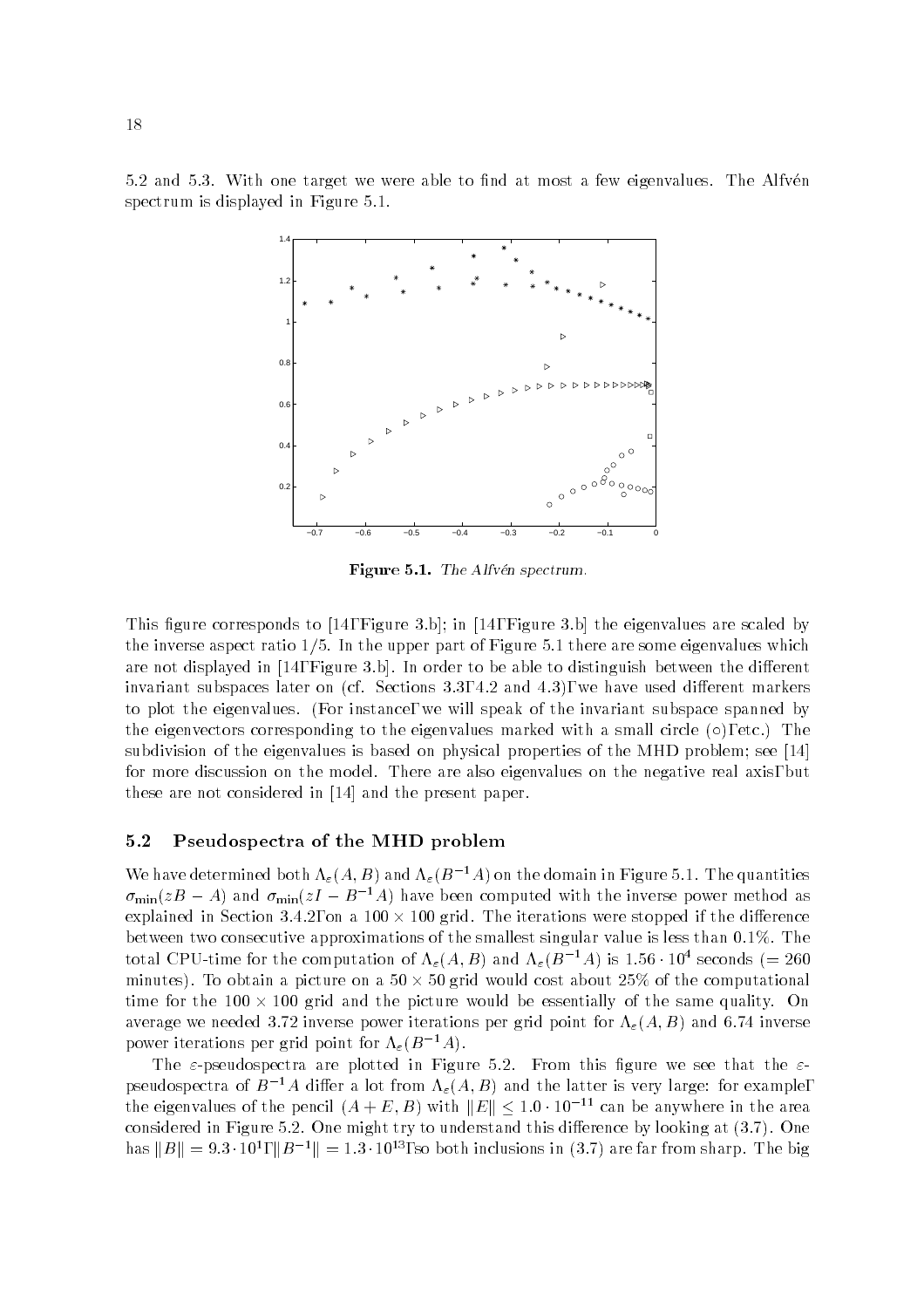

Figure 5.2. The sets  $\Lambda_{\varepsilon}(A, B)$  (upper picture) and  $\Lambda_{\varepsilon}(B^{-1}A)$  (lower picture). An integer  $j$  on a curve means that this curve is part of the boundary of the  $\varepsilon$ -pseudospectrum with  $\varepsilon = 10^{-3}$ . The eigenvalues are indicated by dots.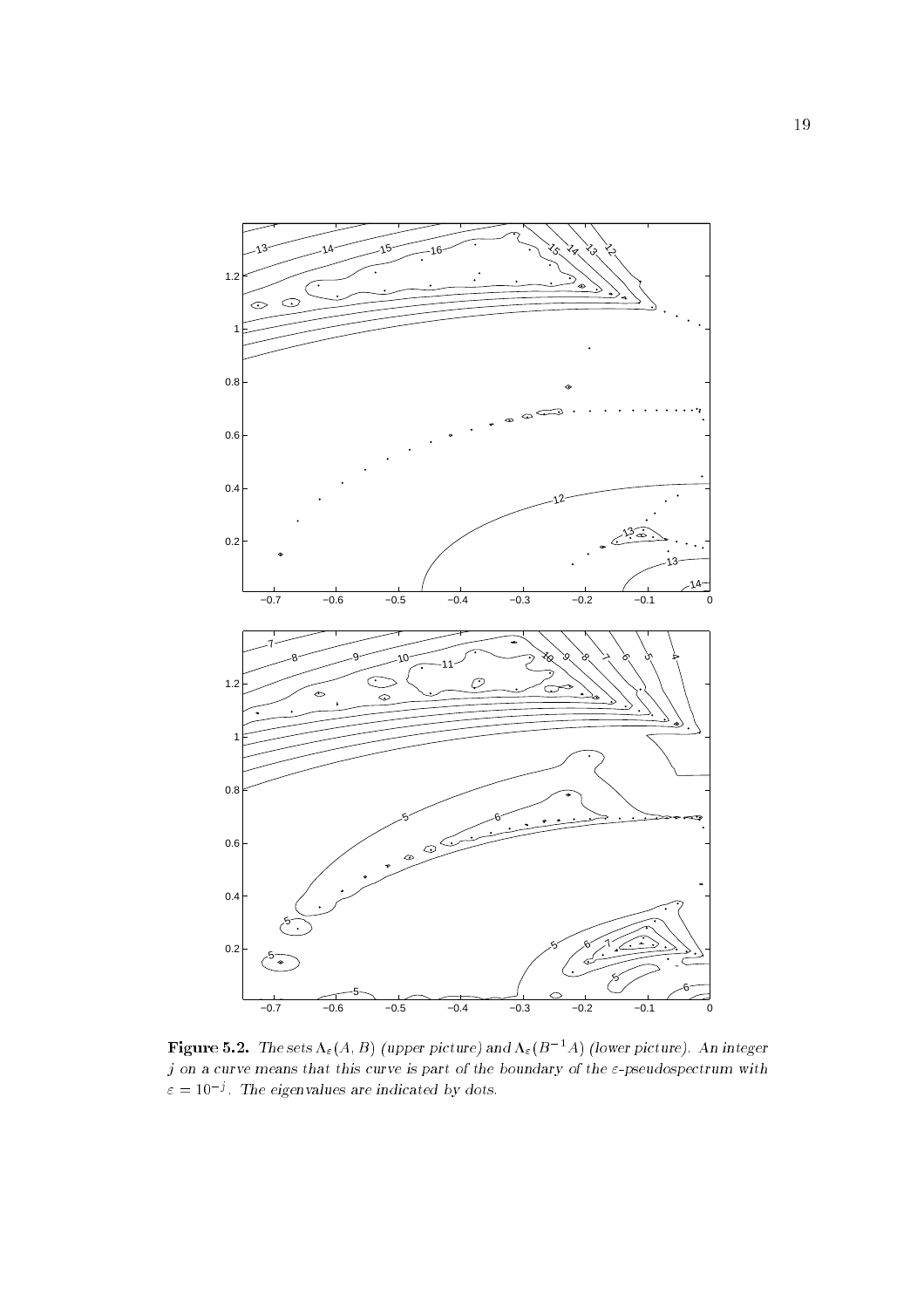difference between  $\Lambda_{\varepsilon}(A, B)$  and  $\Lambda_{\varepsilon}(B^{-1}A)$  might be explained as follows: let  $B = U_B \Sigma_B V_B^*$ be the singular value decomposition (see, e.g., [13]) of B. Then  $\Lambda_{\varepsilon}(A, B) = \Lambda_{\varepsilon}(U_B^*AV_B, \Sigma_B)$ and  $\Lambda_{\varepsilon}(B^{-1}A)=\Lambda_{\varepsilon}(\Sigma_{B}^{-1}U_{B}^{-}AVB);$  the effect of the small singular values of B is that some entries of  $\Sigma_B$   $U_B^+AV_B$  are much larger than the corresponding entries of  $U_B^+AV_B$  and this might be the reason why perturbations may have less effect on the eigenvalues of  $\Sigma_B^{-} U_B^{~} A V_B$ than on the eigenvalues of  $(U_B^*AV_B, \Sigma_B)$  or  $(A, B)$ . This example nicely illustrates what can happen if there is a large difference between the size of the smallest and largest singular values of B (i.e.  $\kappa(B)$  is large).

From Figure 5.2 we see that the  $\varepsilon$ -pseudospectra are very large in a triangular shaped region in the upper part of the plots, and one might ask the question whether the eigenvalues found in that region are actually correct. (In Section 5.3 we will also see that these eigenvalues are very ill-conditioned.)

The other paper we are aware of that deals with  $\varepsilon$ -pseudospectra for an MHD problem is [3]; however, the problem considered in that paper differs essentially from ours: the authors consider an incompressible cylindrical plasma while the problem studied in [14] and this section is a compressible plasma in a tokamak. One property of  $\varepsilon$ -pseudospectra for MHD problems observed both in [3] and Figure 5.2 is that for small  $\varepsilon$ , the  $\varepsilon$ -pseudospectra become larger in the neighbourhood of a triple point, i.e., a point where three branches on which eigenvalues are intersect; cf., e.g., Figure 5.2 in the neighbourhood of the triple point near  $-0.11 + 0.22i$ .

We now consider  $\varepsilon$ -pseudospectra restricted to invariant subspaces. Let  $Q_k$  be a matrix of which the columns form an orthonormal basis of the subspace spanned by the eigenvectors corresponding to the eigenvalues indicated by small circles in Figure 5.1, and let  $S_k$  and  $T_k$  be as in (2.7);  $k = 18$  in this case. The sets  $\Lambda_\varepsilon(S_k, T_k)$  and  $\Lambda_\varepsilon(T_k \restriction S_k)$  are visualized in Figure 5.3 (note that the scale in Figure 5.3 is different from the scale in the previous figures).



**Figure 5.3.** The sets  $\Lambda_{\varepsilon}(S_k, T_k)$  (left) and  $\Lambda_{\varepsilon}(T_k \rightharpoonup S_k)$  (right). An integer j on a curve means that this curve is part of the boundary of the *ε*-pseudospectrum with  $\varepsilon = 10^{-3}$ . The eigenvalues are indicated by dots.

From Figure 5.3 we see that  $\Lambda_{\varepsilon}(A, B)$  is much larger than  $\Lambda_{\varepsilon}(S_k, T_k)$ , and  $\Lambda_{\varepsilon}(B^{-1}A)$  is much larger than  $\Lambda_\varepsilon(I_k\restriction S_k);$  the approximation of the  $\varepsilon$ -pseudospectra of the large problems with  $N = 6400$  by the  $\varepsilon$ -pseudospectra of the small problems with  $k = 18$  leads to inaccurate results, even in the neighbourhood of the part of the spectrum considered here, despite the fact that the  $k$  eigenvalues are well separated from the other part of the spectrum (see Figure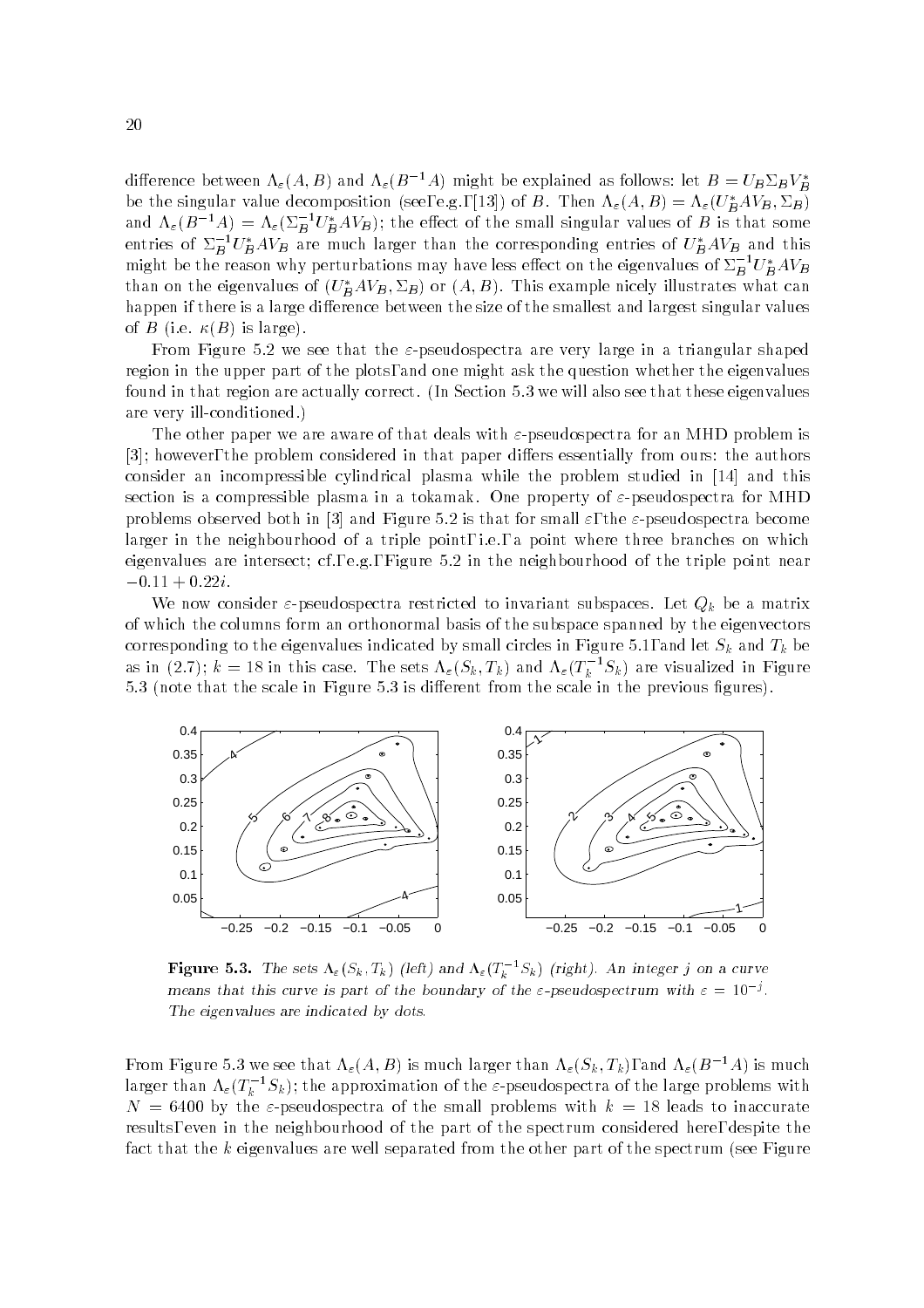5.1). This example illustrates that one should be careful with using invariant subspaces to approximate  $\varepsilon$ -pseudospectra.

If we compare Figure 5.2 and 5.3, we see that the shape of the curves in the neighbourhood of the eigenvalues considered is the same; in particular, for small  $\varepsilon$ , the  $\varepsilon$ -pseudospectra are large in the neighbourhood of the triple point. Moreover, there is hardly any difference between the shape of the curves in the left and right picture of Figure 5.3; only the corresponding values of  $\varepsilon$  differ roughly by a factor 10<sup>3</sup>. This behaviour can be explained as follows: one has  $||S_k|| = 9.1 \cdot 10^{-4}$ ,  $||T_k|| = 5.3 \cdot 10^{-3}$  and  $\kappa(T_k) = 7.2$ . The identity  $\Lambda_{10^{-3}\varepsilon}(S_k, T_k)=\Lambda_{\varepsilon}(10^3S_k, 10^3T_k)$  combined with (3.7), with A and B replaced by  $S_k$  and  $T_k$ , respectively, explains the resemblance between the left and right picture in Figure 5.3. Note that the scaling of  $S_k$  and  $T_k$  depends only on the scaling of A and B in the original problem.

We have also computed  $\varepsilon$ -pseudospectra restricted to the subspaces corresponding to the eigenvalues indicated with triangles  $(\triangleright)$  and asterisks (\*) in Figure 5.1, and the behaviour turns out to be similar as for the subspace considered before; therefore we will not discuss these  $\varepsilon$ -pseudospectra further.

### 5.3 Condition numbers for the MHD problem

For each eigenvalue  $\lambda_i$  in Figure 5.1 we have computed the quantity  $\nu(\lambda_i)$  from (4.6), which gives a first order indication of the effect of perturbations of  $A$  and  $B$  on the eigenvalues of (1.2). Also the condition numbers  $\kappa(\lambda_i)$  of the eigenvalues of  $B^{-1}A$  have been determined (cf.  $(4.7)$ ). We have applied the JDQZ method  $[10]$  to  $(A^+,B^+)$  to obtain the left eigenvectors of  $(1.2)$ , and  $\kappa(\lambda_i)$  is then computed from the second equality in (4.7). The numbers  $\nu(\lambda_i)$  and  $\kappa(\lambda_i)$  are visualized in Figure 5.4.

From Figure 5.4 we observe that  $\nu(\lambda_j) \gg \kappa(\lambda_j)$ , and this is not a surprise in view of Section 5.2. The number  $\nu(\lambda_i)$  ranges from 1.0 · 10° to 1.0 · 10° , so that some eigenvalues of the matrix pencil are better conditioned than others; this could not be predicted from the plot of  $\Lambda_{\varepsilon}(A, B)$  in Figure 5.2, because the  $\varepsilon$ -pseudospectra are large throughout the area.

The condition numbers and the  $\varepsilon$ -pseudospectra of  $B^{-1}A$  (Figure 5.2) are nicely in agreement in the sense that the magnitude of the condition numbers  $\kappa(\lambda_i)$  may be predicted from  $\Lambda_{\varepsilon}(B^{-1}A)$  (and vice versa).

If we compare both pictures in Figure 5.4 we see that the pattern is very similar: this behaviour is not obvious, because  $\nu(\lambda_i)$  measures the effect of perturbations of  $(A, B)$  while  $\kappa(\lambda_i)$  deals with perturbations of the matrix  $B^{-1}A$ . For example, in both cases the eigenvalues closest to the imaginary axis are the ones with the smallest condition number. Also the eigenvalues near the triple point  $-0.11 + 0.22i$  have larger condition numbers than the eigenvalues at the endpoints of those branches which intersect at that triple point.

Now we discuss the condition numbers of the clusters of eigenvectors (cf. Section 4.2) and angles between invariant subspaces (cf. Section 4.3). Note that the dimension of the subspaces is different, so the gap between the subspaces, as defined in Remark  $4.3$ , does not provide any information in this case. We denote the set of eigenvectors corresponding to the eigenvalues indicated by small circles in Figure 5.1 by  $V_k(\circ)$ , etc. The results are displayed in Table 5.1.

The magnitude of  $\kappa(V_k)$  is not surprising in view of the  $\varepsilon$ -pseudospectra of  $B^{-1}A$  and the condition numbers of the eigenvalues. The angle between span ${V_k(\circ)}$  and the other two invariant subspaces is not small, which means that span $\{V_k(\circ)\}\$ is well separated from the other two. On the other hand, the angle between span $\{V_k(\triangleright)\}\$  and span $\{V_k(*)\}\$ is very small.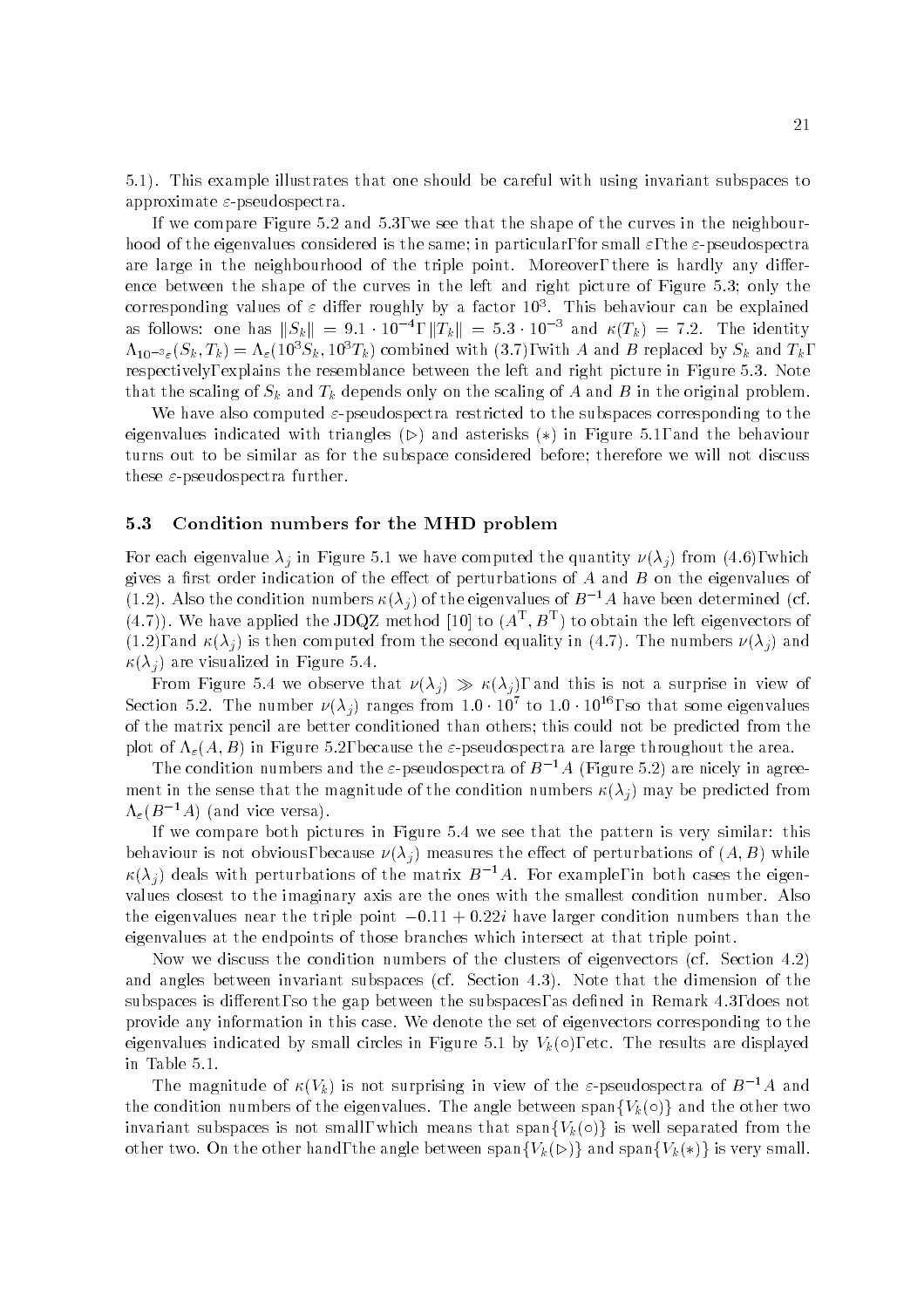

Figure 5.4. The numbers  $\nu$  from (4.6) (upper picture) and the condition numbers  $\kappa$ from  $(4.7)$  (lower picture). Different markers are used to indicate the magnitude of the numbers  $\nu$  and  $\kappa$ .

|  | $V_k(\circ)$   18   2.2 $\cdot$ 10 <sup>5</sup>          |       | -39.5 | 45.5 |
|--|----------------------------------------------------------|-------|-------|------|
|  | $V_k(\triangleright)$   32   4.4 $\cdot$ 10 <sup>2</sup> | -39.5 |       | 0.22 |
|  | $V_k(*)$   27   4.4 $\cdot$ 10 <sup>7</sup>              | 45.5  | 0.22  |      |

Table 5.1. In this table the condition numbers of the different sets of eigenvectors are displayed, as well as the angles (in degrees) between the corresponding invariant subspaces. The number of eigenvectors in each set is given in the second column of the table.

The behaviour of the angles cannot be explained by inspecting the  $\varepsilon$ -pseudospectra. Because the angle between span $\{V_k(\triangleright)\}\$  and span $\{V_k(*)\}\$ is so small, we also consider the set of eigenvectors which consists of the union of  $V_k(\triangleright)$  and  $V_k(*)$ , and we call this set  $V_k(\diamondsuit)$ . We have computed  $\kappa(V_k(\diamond))$  and the angle between span $\{V_k(\diamond)\}\$  and span $\{V_k(\diamond)\}\$ . One has  $\kappa(V_k(\diamond)) = 6.3 \cdot 10^7$  which is the same order of magnitude as  $\kappa(V_k(*))$ ; Theorem 4.2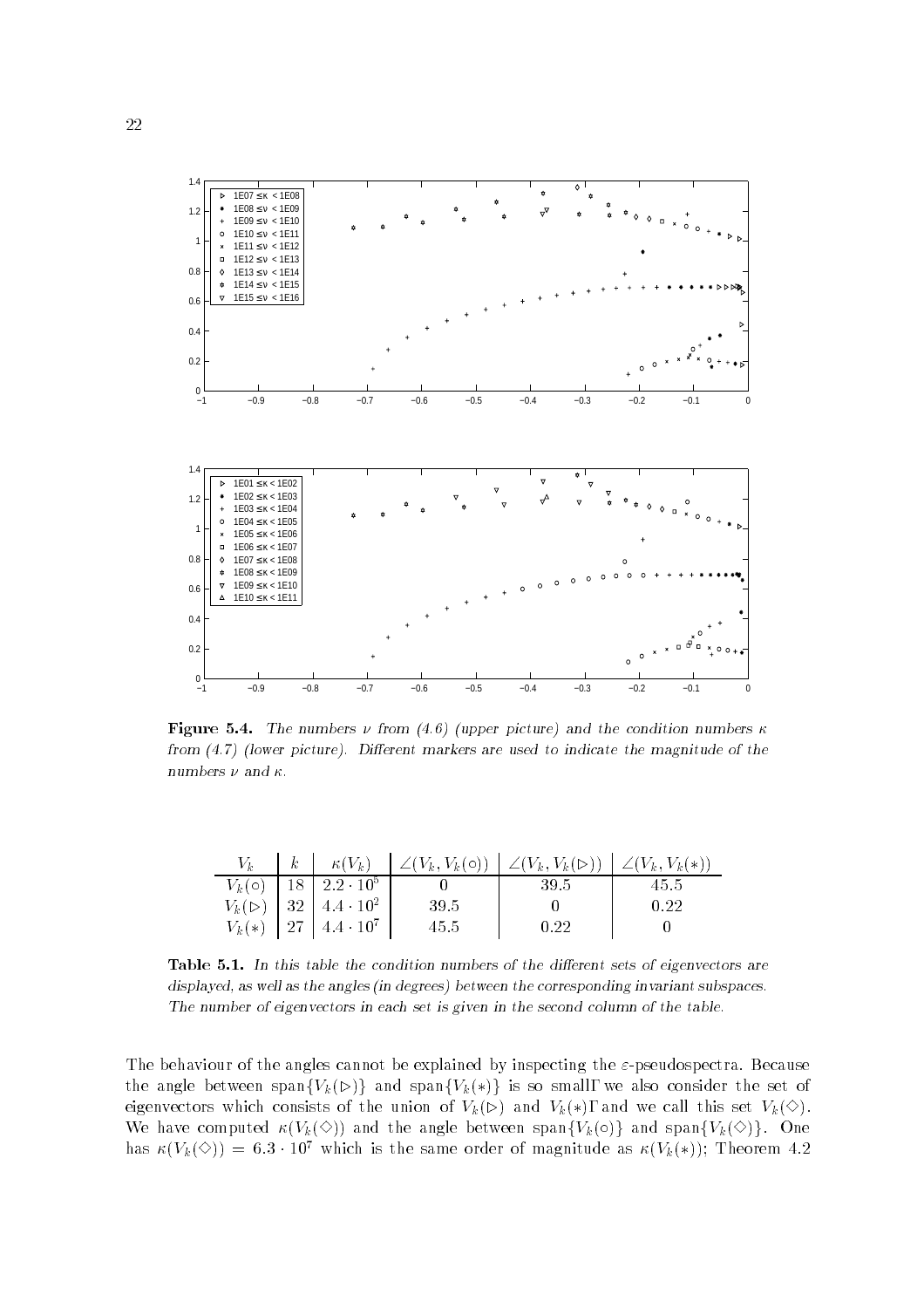implies that  $\kappa(V_k(\diamond)) > \kappa(V_k(*)$ . Note that the condition numbers of all sets of eigenvectors considered here is much smaller than  $\kappa(V)$  if V, the set of all eigenvectors, exists: if we apply (4.9) to all  $\lambda_i$  displayed in the lower picture of Figure 5.4 we find  $\kappa(V) > 2.1 \cdot 10^{10}$ . The angle between  $V_k(\heartsuit)$  and  $V_k(\circ)$  is 35.3°, which is slightly smaller than the angle between span $\{V_k(\circ)\}\$  and span $\{V_k(\circ)\}\$ , so span $\{V_k(\circ)\}\$  and span $\{V_k(\circ)\}\$  are well separated.

# 6 Conclusions

We deal with several concepts which can be used to understand the behaviour of standard and generalized eigenvalue problems that are strongly nonnormal, i.e. problems for which the eigenvalues or the matrix of eigenvectors (if it exists) are ill-conditioned. For those problems it may be difficult to compute the eigenvalues accurately and moreover, an analysis based on the exact eigenvalues only may not reveal some important properties of the matrices under consideration. The concepts we consider are  $\varepsilon$ -pseudospectra, condition numbers of eigenvalues and a set of eigenvectors, and angles between invariant subspaces. Apart from the  $\varepsilon$ -pseudospectra related to the whole eigenvalue problem, we consider also  $\varepsilon$ -pseudospectra restricted to invariant subspaces. This might be useful in some applications, and these  $\varepsilon$ pseudospectra are much cheaper to compute. We compare all these tools and discuss their advantages and disadvantages.

In practice these tools may be applied to large matrix problems originating from physics, chemistry or other applications, and therefore we also discuss the computation of these tools. In particular the computation of  $\varepsilon$ -pseudospectra may be very expensive and this is considered in more detail.

We apply the concepts studied in this paper to a problem from magnetohydrodynamics. This leads to a large generalized eigenvalue problem of the form (1.2) with a nonsingular matrix B. It turns out that this problem is very ill-conditioned and that the  $\varepsilon$ -pseudospectra and the condition number of the eigenvalues depend strongly on whether the problem is considered in the form  $(1.2)$  or  $(2.1)$ . Each tool reveals some information about the eigenvalue problem that the others do not, so this illustrates that all concepts considered in this paper are worthwhile to investigate for strongly nonnormal eigenvalue problems arising in practice.

Acknowledgements. The author wishes to thank Bart van der Holst and Margreet Nool for providing the CASTOR code which generates the matrices A and B from Section 5, and Diederik Fokkema and Martin van Gijzen for providing the JDQZ code [10]. He further acknowledges Sander Belien, Bart van der Holst, Margreet Nool and Henk van der Vorst for stimulating discussions on the topic of this paper. Further he is indebted to Henk van der Vorst for suggesting improvements to a preliminary version of this paper, and to Michiel Hochstenbach for pointing out Formula (4.9). Our numerical computations were performed on the CRAY C90 at SARA (Amsterdam, The Netherlands) and the Dutch National Computing Facilities Foundation (NCF) is acknowledged for providing the possibility to use this computer.

# References

[1] Z. Bai, J. Demmel, J. Dongarra, A. Ruhe & H. van der Vorst, eds: Templates for the Solution of Algebraic Eigenvalue Problems: A Practical Guide. Philadelphia: SIAM 2000.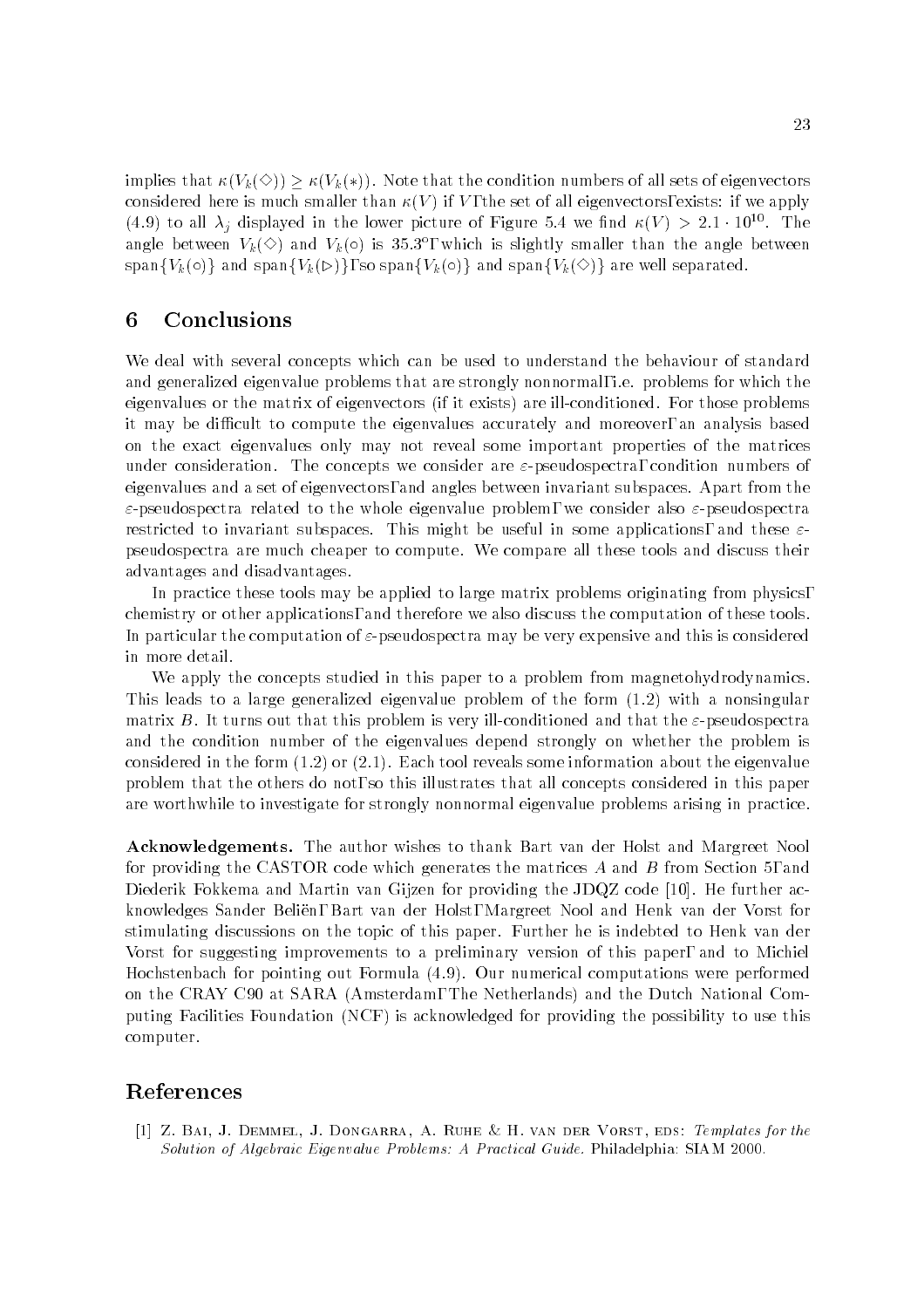- [2] F.L. Bauer & C.T. Fike: Norms and exclusion theorems. Numer. Math. 2, 137-141 (1960).
- [3] D. Borba, K.S. Riedel, W. Kerner, G.T.A. Huysmans, M. Ottaviani & P.J. Schmid: The pseudospectrum of the resistive magnetohydrodynamics operator: Resolving the resistive Alfven paradox. Phys. Plasmas 1, 3151-3160 (1994).
- [4] T. BRACONNIER & N.J. HIGHAM: Computing the field of values and pseudospectra using the Lanczos method with continuation. BIT 36, 422-440 (1996).
- [5] J.F. Carpraux, J. Erhel & M. Sadkane: Spectral portrait for non-Hermitian large sparse matrices. Computing 53, 301-310 (1994).
- [6] J.L.M. van Dorsselaer: Pseudospectra for matrix pencils and stability of equilibria. BIT 37, 833-845 (1997).
- [7] J.L.M. van Dorsselaer, J.F.B.M. Kraaijevanger & M.N. Spijker: Linear stability analysis in the numerical solution of initial value problems. Acta Numerica 1993, 199-237 (1993).
- [8] N. DUNFORD & J.T. SCHWARTZ: Linear Operators Part I: General Theory. New York: Interscience Publishers Inc. 1957.
- [9] M. EMBREE & L.N. TREFETHEN: Generalizing eigenvalue theorems to pseudospectra theorems. Manuscript. Oxford University Computing Laboratory, Oxford. Submitted to SIAM J. Sci. Comput.
- [10] D.R. Fokkema, G.L.G. Sleijpen & H.A. van der Vorst: Jacobi-Davidson style QR and QZ algorithms for the reduction of matrix pencils. SIAM J. Sci. Comput. 20, 94-125 (1998).
- [11] V. FRAYSSÉ, M. GUEURY, F. NICOUD & V. TOUMAZOU: Spectral portraits for matrix pencils. Tech. Report TR/PA/96/19, CERFACS, Toulouse, 1996.
- [12] V. Fraysse & V. Toumazou: A note on the normwise perturbation theory for the regular generalized eigenproblem. Numer. Linear Algebra Appl. 5, 1-10 (1998).
- [13] G.H. Golub & C.F. van Loan: Matrix Computations, 3rd Ed. Baltimore: The John Hopkins University Press 1996.
- [14] B. van der Holst, A.J.C. Belien, J.P. Goedbloed, M. Nool & A. van der Ploeg: Calculation of resistive magnetohydrodynamic spectra in tokamaks. Phys. Plasmas 6, 1554-1561 (1999).
- [15] W. Kerner, J.P. Goedbloed, G.T.A. Huysmans, S. Poedts & E. Schwartz: CASTOR: Normal-mode analysis of resistive MHD plasmas. J. Comp. Phys. 142, 271-303 (1998).
- [16] S.H. Lui: Computing of pseudospectra by continuation. SIAM J. Sci. Comput. 18, 565-573 (1997).
- [17] S.C. REDDY & L.N. TREFETHEN: Lax-stability of fully discrete spectral methods via stability regions and pseudo-eigenvalues. Comp. Meth. Appl. Mech. Eng., 80, 147-164 (1990).
- [18] S.C. REDDY & L.N. TREFETHEN: Stability of the method of lines. Numer. Math. 62, 235-267 (1992).
- [19] K.S. RIEDEL: Generalized epsilon-pseudospectra. SIAM J. Numer. Anal. 31 (1994), 1219-1225 (1994).
- [20] A. RUHE: The rational Krylov algorithm for large nonsymmetric eigenvalues  $-$  mapping the resolvent norms (pseudospectrum). Unpublished note (1994).